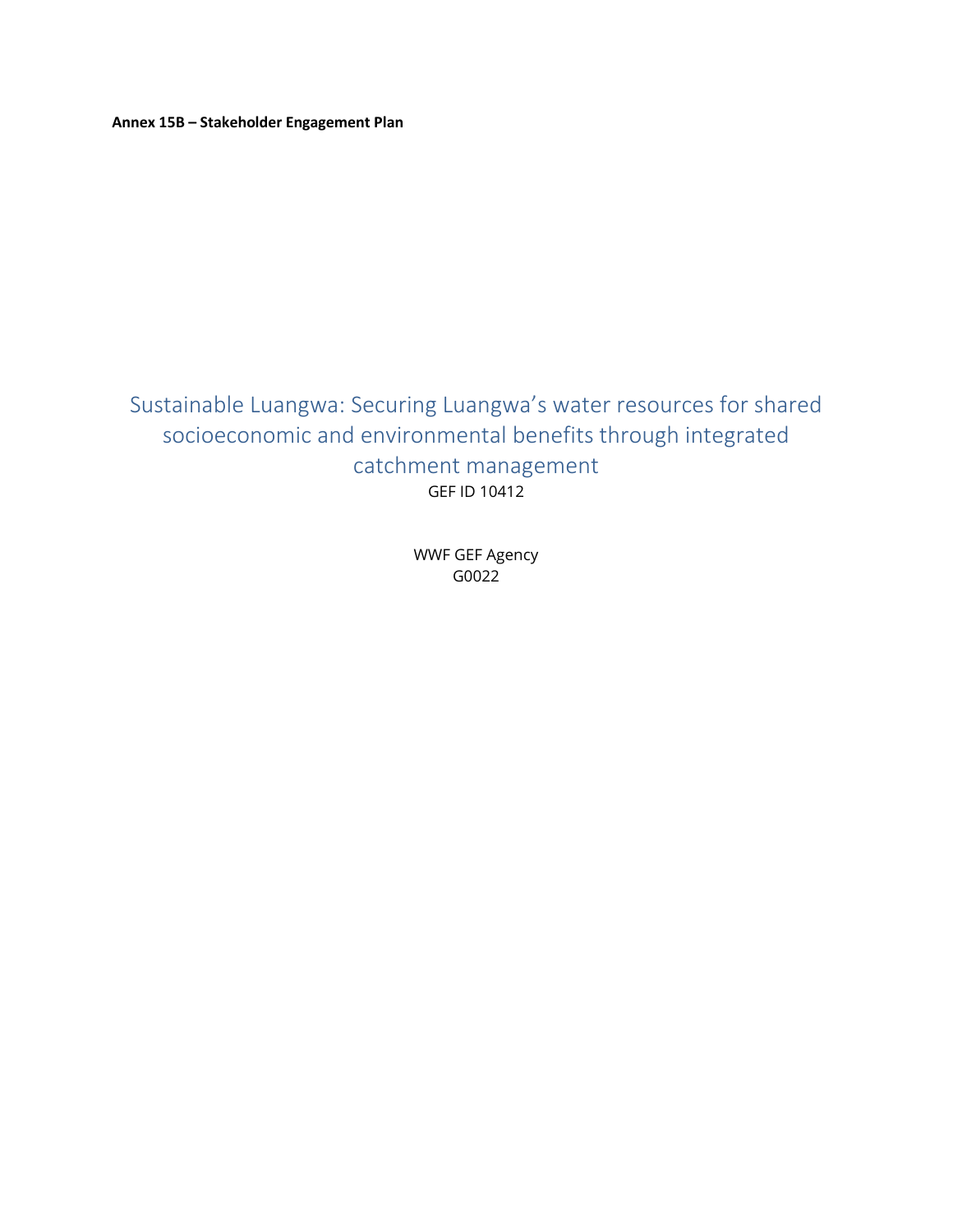# **Table of Contents**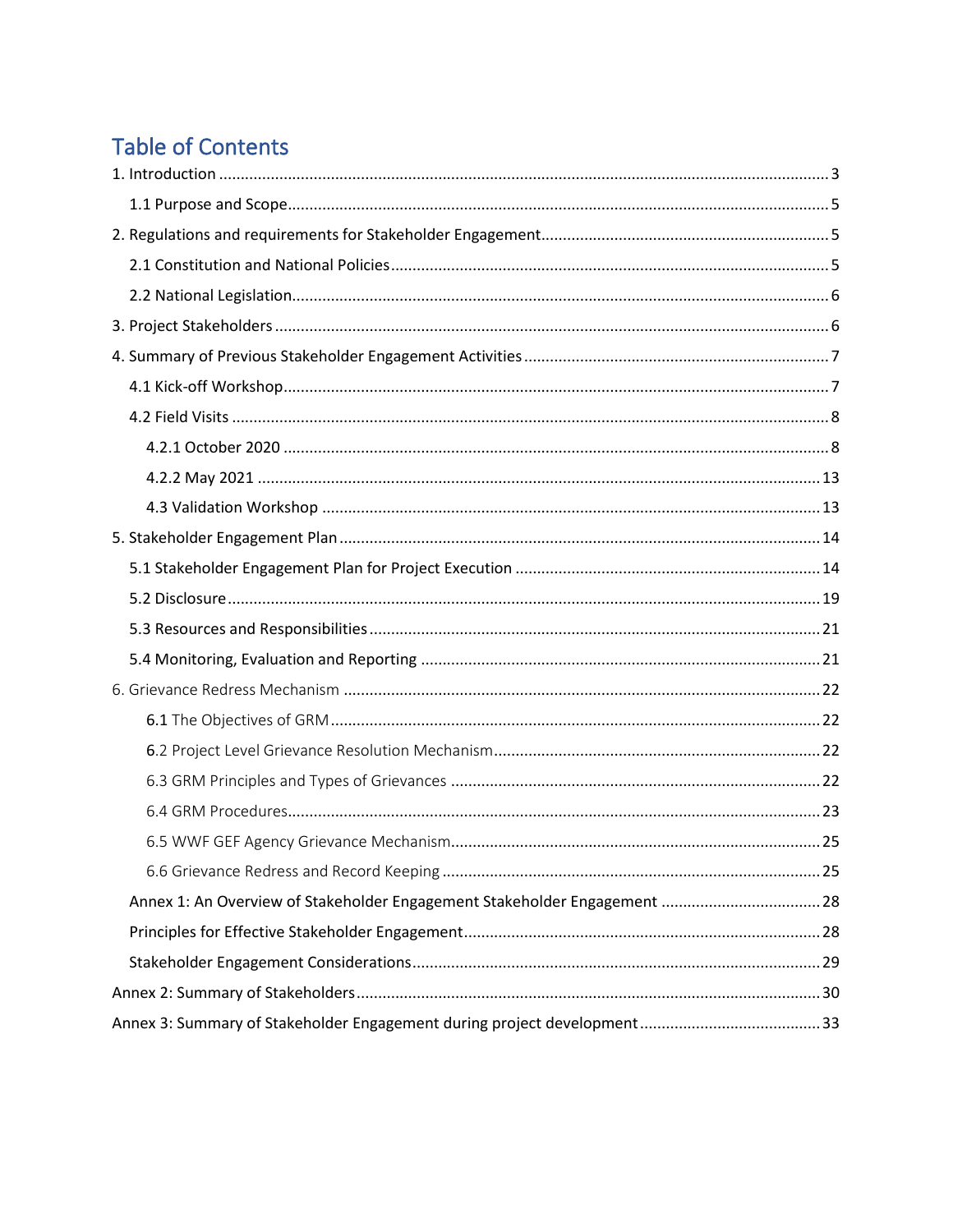## <span id="page-2-0"></span>1. Introduction

The WWF GEF Project *Sustainable Luangwa: Securing Luangwa's Water Resources for shared socioeconomic and environmental benefits through integrated catchment management,* led by the Ministry of Water Development, Sanitation and Environmental Protection (MWDSEP) with WWF-Zambia as a key partner, seeks to protect the ecologically important Luangwa catchment from unsustainable forest uses and agricultural practices. The project will be implemented in the Luangwa Upper Sub-catchment, concentrated in northern part of Mafinga district of Muchinga Province (Fig. 1) in Zambia, given the importance of the upper catchment to the long-term water flow and quality of the river and the associated ecosystems and ecosystem services of the downstream. On-ground interventions will be concentrated around the source of the Luangwa River, in the Mafinga Hills National Forest Reserve and the surrounding agricultural land. The rich forest habitats of the headwaters provide rural communities with critical ecosystem goods and services, including wood fuel and non-wood forest products (NWFP).

The project objective will be achieved through three inter-related components.

Component 1: *Protected area management and establishment in the Luangwa sub-catchment*: will lead to the improved management of the key protected area, Mafinga Hills, within the headwaters towards protection of the Luangwa River source and the designation of a water resource protection area for increased protection of the upper sub-catchment.

Component 2: *Community management of the Luangwa sub-catchment (Mafinga District)*, will establish sustainable community management as well as environmentally sustainable livelihoods through prioritised interventions focused on the headwaters to reduce land and forest degradation.

Component 3: *Knowledge management and Monitoring and Evaluation (M&E)* will ensure that the lessons learned and best practices from the project are collected and disseminated across Zambia, and that M&E is carried out to inform project decisions and adaptive management.

The implementation will use an integrated, landscape approach to resource management and following a participatory approach and activities may include:

- a. Set up a field level technical team or service provider to facilitate community awareness and sensitisation on the project
- b. Identify different village level groups (households) and interest groups in the area
- c. Conduct a participatory problem analysis with local communities including identification of resources and potential resource conflicts
- d. Prioritise the actions needed to be conducted to ensure sustainable natural resource management
- e. Participatory management and action planning resulting in a clear and simple management/action plan
- f. The village level actions should be linked and provide an overall impact for the project area
- g. Build strong community-based implementation structures
- h. Facilitate livelihood improvement activities and enhanced ecosystem services
- i. Ensure adaptive management with monitoring, reporting and plan review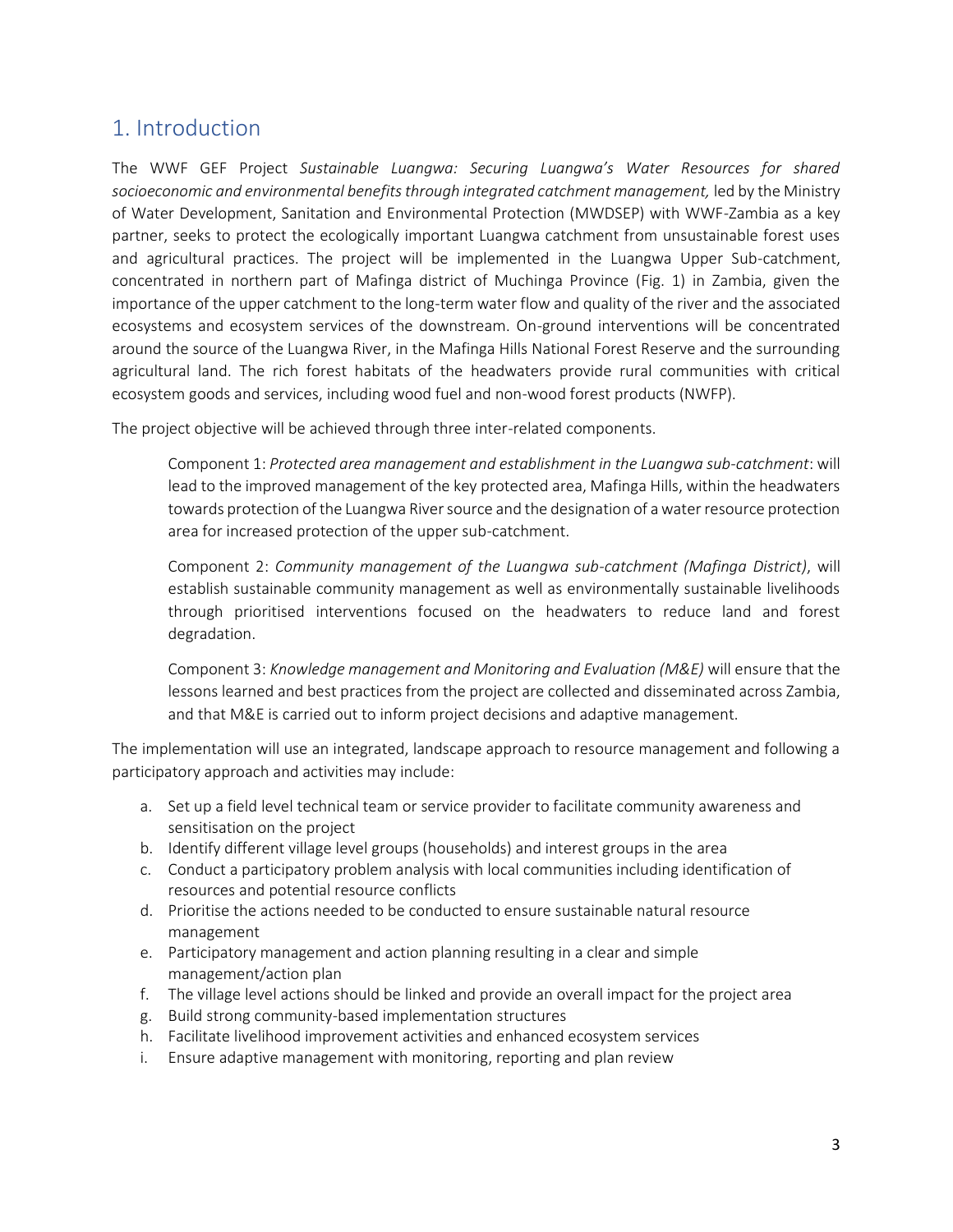

*Figure 1 Mafinga District*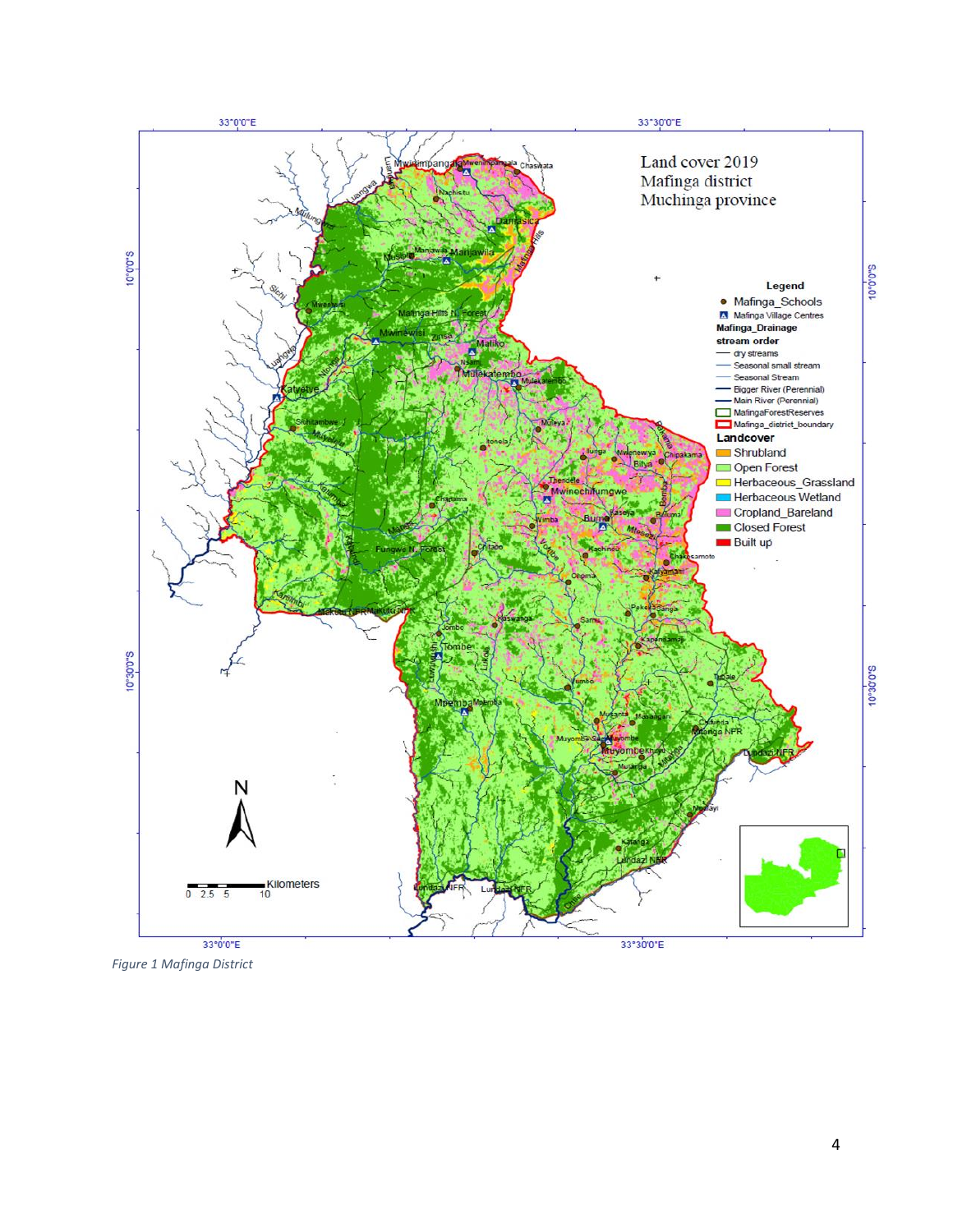## <span id="page-4-0"></span>1.1 Purpose and Scope

The Stakeholder Engagement Plan (SEP) is key to ensuring the success and sustainability of this project. The SEP builds on stakeholder consultations undertaken during the project development stage to identify key project stakeholders, their ongoing involvement in the project implementation period, and the roles and responsibilities for overseeing execution of this Plan.

The Plan seeks to define a technically and culturally appropriate approach to the process of consultation and disclosure. The goal is to improve collective and integrated decision making to ensure effective project implementation without leaving anyone behind. The plan will help facilitate an opportunity for various stakeholders to voice their opinions and concerns that may influence Project decisions. The Plan is a useful tool for managing communications between Project and its stakeholders.

The Plan takes into account both traditional ways of life and the proposed project's approach. However, it must be noted that the plan may need revision in the approach to adapt to field level experience during the implementation of the project.

## <span id="page-4-1"></span>2. Regulations and requirements for Stakeholder Engagement

The PMU is responsible for ensuring compliance with the GEF and WWF standards on Stakeholder Engagement, specifically the WWF [Standard on Stakeholder Engagement](https://wwfgeftracks.com/sites/default/files/2019-02/Standard%20on%20Stakeholder%20Engagement.pdf) and the associated Procedures [for Implementation of the Standard on Stakeholder Engagement](https://wwfgeftracks.com/sites/default/files/2019-02/Procedures%20for%20Implementation%20of%20Standard%20on%20Stakeholder%20Engagement.pdf). The WWF Standard on Stakeholder Engagement requires the Executing Agency to engage all stakeholders— including project affected groups, women and men in local communities, and local CBOs and CSOs —throughout the life of the project; communicate significant changes to project stakeholders and consult on potential risks and impacts; establish a grievance redress mechanism and register and respond to grievances throughout project execution. An overview of the benefits of stakeholder engagement, principles for effective stakeholder engagement, and stakeholder engagement considerations can be found in Annex 1.

WWF-US, as the GEF Project Implementing Agency, is responsible for oversight. The Ministry of Water Development, Sanitation and Environmental Protection (MWDSEP), as the lead Executing Agency, is responsible for executing the Stakeholder Engagement Plan and overall compliance with the WWF Standard on Stakeholder Engagement. The Safeguards and MEL Officer will maintain a stakeholder register for the Project, which shall record all stakeholders, contact details, and dates of engagement. Activity reports will be generated with details of the engagement, any other comments and follow up requirements.

The project will comply with WWF and government restrictions to prevent the spread of the COVID-19 virus. During field visits and in-country travel, all attempts to practice social distancing will be made, as well as the use of personal protective equipment (PPE).

## <span id="page-4-2"></span>2.1 Constitution and National Policies

Stakeholder engagement is important as it helps to ensure that stakeholders understand the actions being undertaken and that they agree to such actions. The Zambian policies and laws including the Constitution highlights issues related to the importance of recognizing stakeholders. Therefore, stakeholder engagement is very important and is provided for under policies and laws.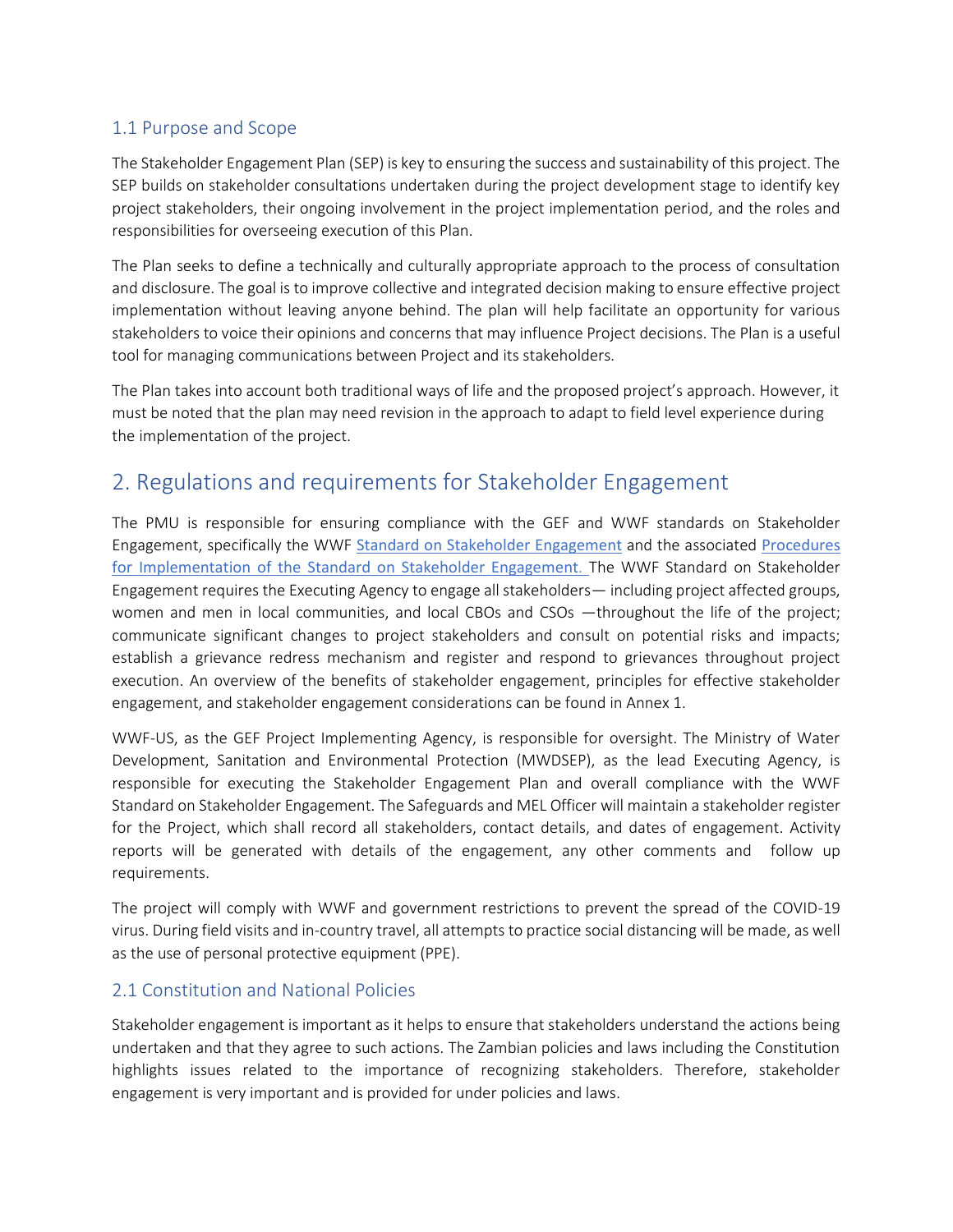The Constitution of Zambia of 2016, provides for the Bill of Rights, which recognizes that every person is entitled to fundamental rights and freedoms of the individual his race, place of origin, political opinions, color, creed, sex or marital status. The Constitution also recognizes as two principles of state policy that the "state shall endeavor to provide clean and safe drinking water" and shall strive to provide a clean environment and health environment for all. These can only be provided with adequate stakeholder consultation.

The National Environmental Policy of 2007 is an enabling framework for promoting the participation of local communities, NGOs and the private sector in forest conservation and Collaborative Forest Management. It also provides that communities be assisted to set up appropriate management institutions to control the use of forestry resources on customary land on a sustainable basis. On the other hand, the National Forestry Policy of 2014 embraces social and environmental safeguards by emphasizing the important role of traditional authorities in the sustainable management of forests and equitable benefit sharing among stakeholders as well as the importance of biodiversity conservation. The National Water Policy of 2010 encourages integrated natural resources management in a catchment and the use of traditional best practices in the management of natural resources, which can only be achieved through stakeholder engagement.

## <span id="page-5-0"></span>2.2 National Legislation

The Environmental Management Act No. 12 of 2011, provides for Water Pollution Control, Waste Management, Air Pollution Control, Water Pollution Control and Environmental Impact Assessment guidance as well as need for stakeholder consultations in undertaking activities. The Water Resources Management Act No. 21 of 2011 stipulates that where necessary or expedient, WARMA shall empower any appropriate authority or conservancy authority to carry out any function under the Act and utilize its facilities for the better regulation and management of water resources. This can only be achieved through stakeholder consultation. The Forests Act No. 4 of 2015 states that in the process of sustainable management of forests, the Director of Forestry shall consider community participation.

## <span id="page-5-1"></span>3. Project Stakeholders

WWF defines stakeholders as a person or group of persons who are directly or indirectly affected by a project, as well as those who may have interests in a project and/or have the ability to influence its outcome, either positively or negatively. The identified stakeholder groups are:

- Government officials
	- o Ministries and Divisions within the government of Zambia that will be affected by, or involved in this project include: The Ministry of Water Development, Sanitation and Environment Protection (Environmental Management Department and Water Resources Management Agency – WARMA), Ministry of Agriculture, Ministry of Lands and Natural Resources (Forestry Department), Ministry of Community Development and Social Services, and Provincial and District administrative government offices and Town Councils. Traditional chiefs are also included here.
- Local communities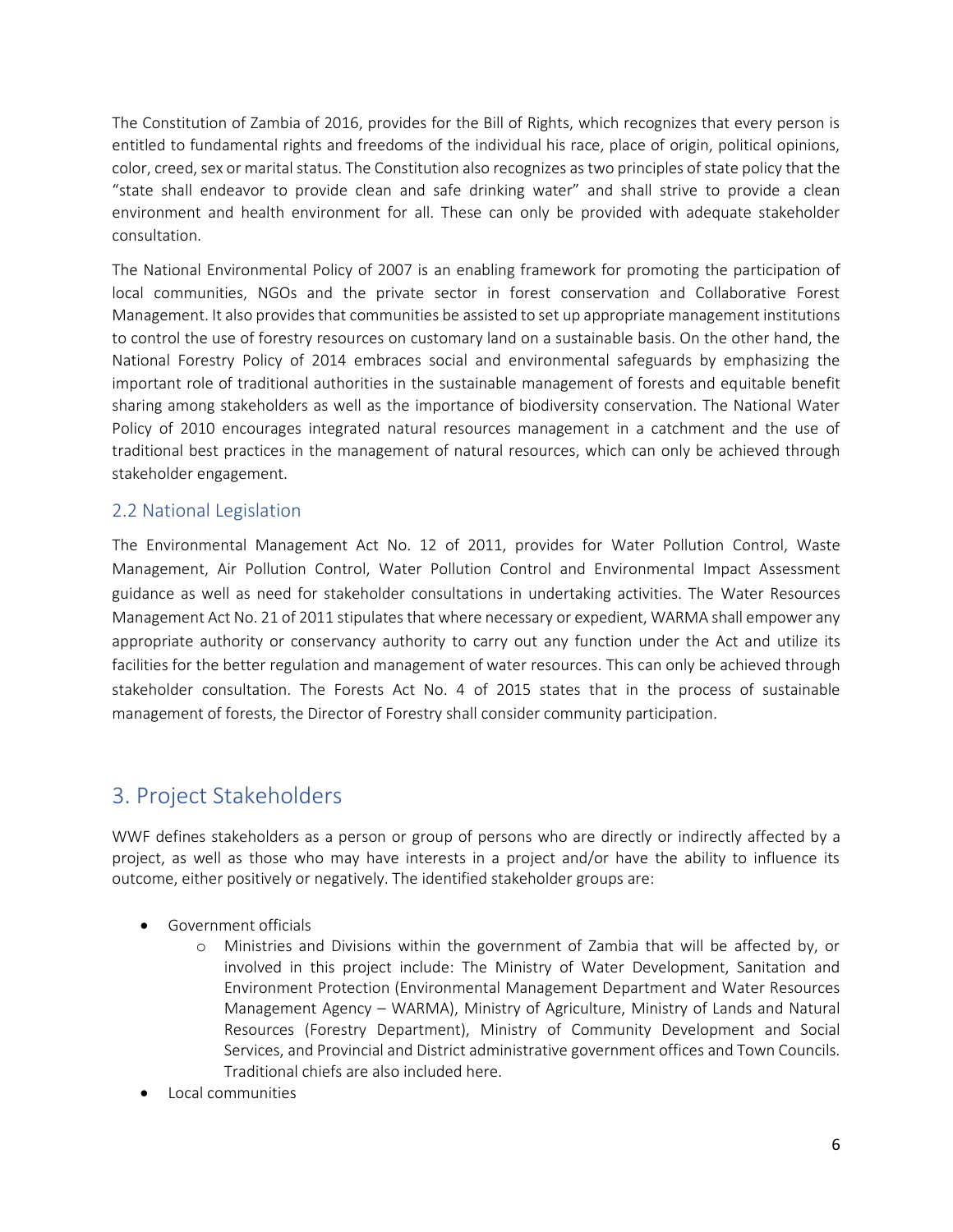- o Local communities comprise the main beneficiaries of this project. The project will work with men and women, as well as local community groups and cooperatives living around Mafinga Hills National Forest Reserve and the headwaters of the Luangwa River in three Wards of Mafinga District: Ntonga, Musipizi and Mafinga Wards. These local communities are made up small-scale farmers who depend on the sale of agricultural produce for their income and livelihood.
- Service Providers
	- o NGOs
		- **•** The non-governmental organizations that have been identified as stakeholders in this project include WWF Zambia, the Wildlife and Environmental Conservation Society of Zambia (WECZ), and WeForest.
	- o Private Sector
		- Community Markets for Conservation (COMACO)
- **Multilaterals** 
	- o The World Bank and Green Climate Fund (GCF) are financing or implementing projects related to the baseline in the geographic scope of the proposed project.

This list of stakeholders is likely to expand or change in composition as the Project moves from development to implementation. A more detailed list of stakeholders, their descriptions, and their potential roles in the project can be found in Annex 2.

# <span id="page-6-0"></span>4. Summary of Previous Stakeholder Engagement Activities

During the process of developing the project, stakeholder engagement was carried out to help inform the design if the project.

## <span id="page-6-1"></span>4.1 Kick-off Workshop

A virtual Kick-Off Workshop was convened on 15 July 2020, organized jointly by Government of the Republic of Zambia, WWF Zambia and WWF GEF Agency with 33 participants. The meeting aimed to launch the project development process for the preparation of the WWF GEF Sustainable Luangwa Project Document package and GEF CEO Endorsement Request among key stakeholders by: a) Developing a shared understanding of the project 's concept proposal; b) Explaining the project preparation process, draft timeline and final deliverables; c) Clarifying the roles and responsibilities of the Project Design Team (PDT), consultants and partners involved in the PPG process; and d) Providing a moderated Q&A session for feedback from participants. The participants included the EMD Director of MWDSEP and GEF Operational Focal Point, and the Permanent Secretary of MWDSEP and GEF Political Focal Point, representatives of related national agencies (incl. Dept of Water Resources Development, Dept of National Parks & Wildlife, Climate Change Adaptation, Agriculture), provincial and district government agencies (incl. Provincial Water Officer, WARMA Luangwa Catchment Manager, Provincial Agricultural Coordinator, Provincial Chiefs and Traditional Affairs Officer, District Planning Officer, District Forest Officer), NGOs (WECSZ), private sector (COMACO, Conservation Farming Unit), etc.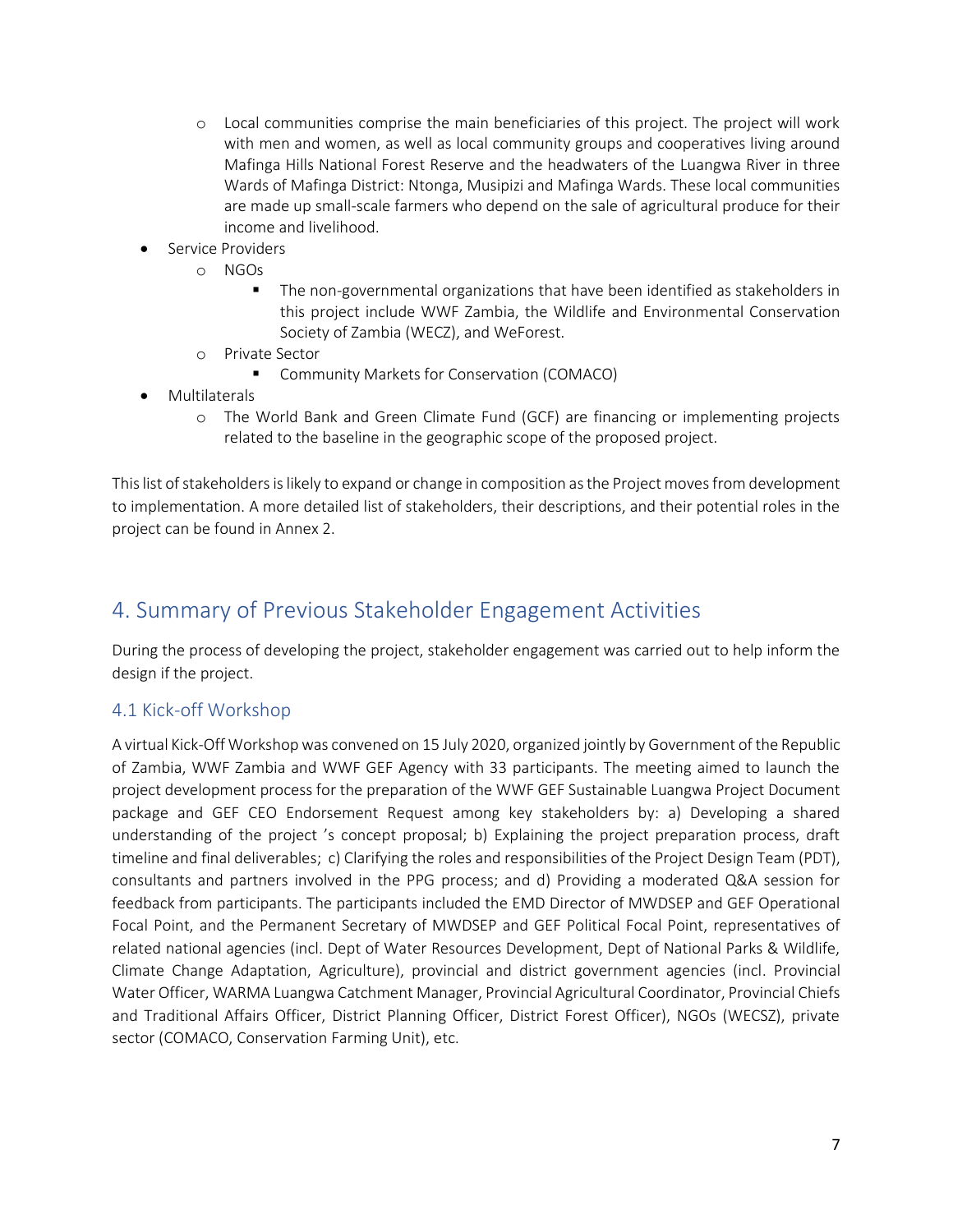## <span id="page-7-0"></span>4.2 Field Visits

#### <span id="page-7-1"></span>4.2.1 October 2020

The field visits were conducted in areas near the source of the Luangwa River where the project was targeted to be implemented. The four Wards (Figure 2) located at the source of the Luangwa are:

Ntonga Ward: The Ward is made up of mostly resource-constrained farmers who depend mostly on the sale of agricultural produce for their income and livelihood. The main crops grown are maize, millet, cassava, beans, groundnuts and sweet potatoes. Some of the farmers also keep livestock such as cattle, pigs, goats and rabbits. The Ward has only one Agricultural Extension Officer, which creates a challenge in providing extension services. Almost all the feeder roads including the bridges in the area are in a bad state and accessibility in the rainy season becomes difficult especially for input supply and distribution. Generally, there is low household income in the Ward leading to food insecurity. This is due to poor markets and inadequate storage facilities for the crops. This Ward was recently split, with the formation of a new Ward called Senje.

Musipizi Ward: Just like Ntonga Ward, the people in the Ward are resource-constrained farmers who depend on the sale of agricultural produce for their income and livelihood. The main crops grown include maize while cassava, beans, groundnuts and sweet potatoes are also grown. The livestock in the area include cattle, pigs, goats and chickens. The Ward has only one Agricultural Extension Officer. The feeder roads are poor and accessing the areas during the rainy season is difficult. Markets and market linkages are poor as well in this Ward. However, there is high potential for income generation through agriculture, fisheries, livestock and forestry.

Mafinga Ward: The Ward has similar characteristics to Ntonga and Musipizi Wards. The people depend on small scale agriculture, growing crops like maize, millet, cassava, beans, groundnuts and sweet potatoes and livestock including cattle, pigs, goats and chickens. The ward has only one Agricultural Extension Officer. The feeder roads are poor.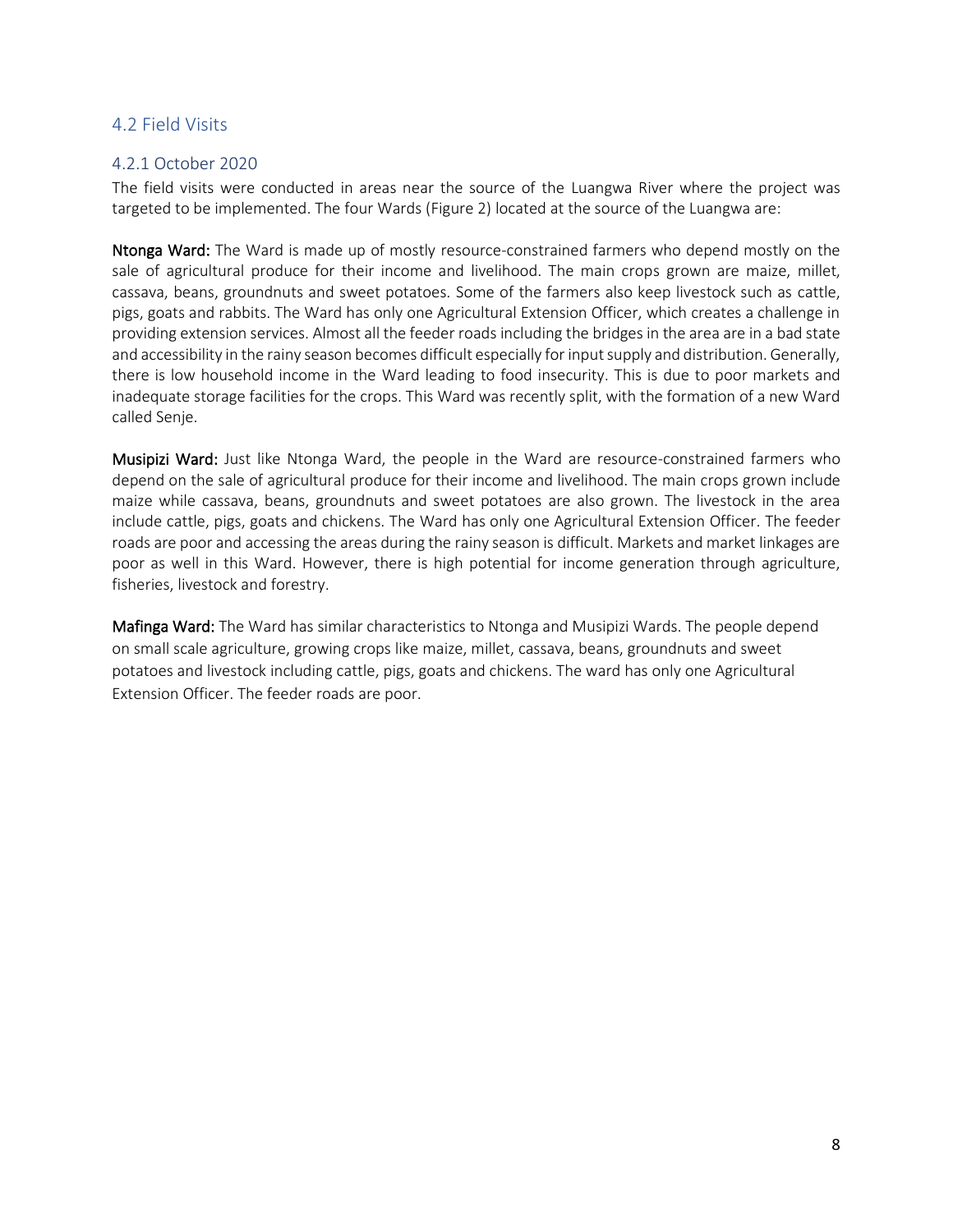

*Figure 2. Ntonga (Includes Senje), Mafinga and Musipizi Wards of Mafinga District*

Stakeholders provided views that were critical in the design consideration. Table 1 below details the main expectations and concerns that arose from the field visit consultations. The documentation of the consultations is provided in Annex 3: Table 6: Summary of stakeholder engagement during project development.

During the process of developing the project, there was stakeholder engagement that generated information to inform the design of the project. These stakeholders provided views that were critical in the design consideration. The key feedback coming from consultations with different stakeholders has been summarized in the matrix below (Table 1).

During the first field visit from  $14<sup>th</sup>$  to 21<sup>st</sup> October 2020, the Chiefs that were met highlighted the need for consultative and integrated approach to natural resources management and improving livelihoods of local communities. They said it was evident that deforestation was happening. In addition, it was noted that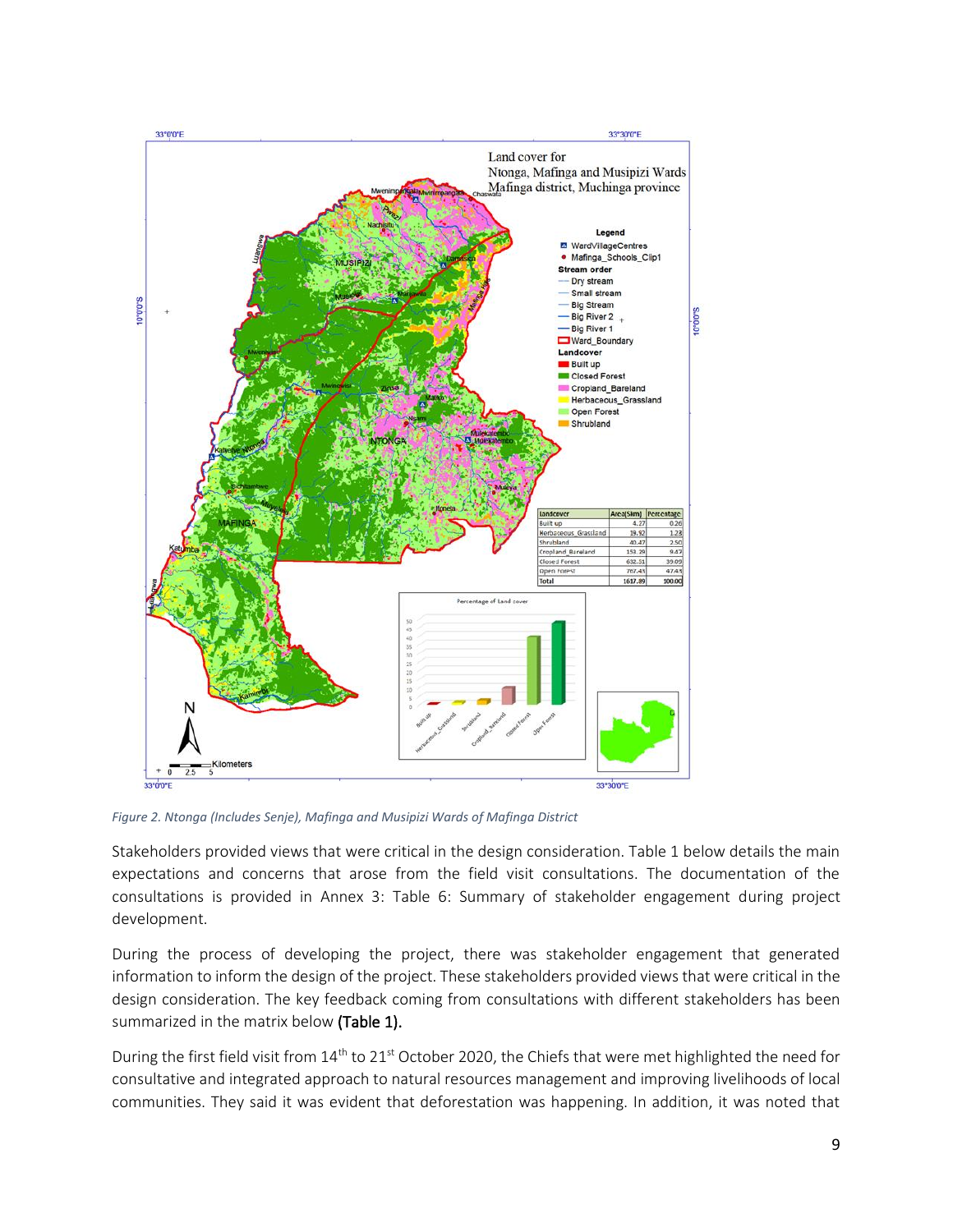health facilities and schools were limited in parts of the Chiefdom. Law enforcement was weak in the management of natural resources. They recognized that finger millet growing was a major source of deforestation due to the short period of fallow. They shifted to a new area every year. Further, stakeholder expressed the importance of a well-coordinated approach to natural resource management. It was also noted that the district faced a number of challenges related to the state of roads, telephone communications, poor marketing linkages and inadequate coordination among various sectors.

At community level, the communities were concerned about limited access to markets and were dependent on the Tuesday market in Malawi. They highlighted the poor state of the roads and telephone communications, which had almost cut them off. Even health facilities in Malawi were easier to access due to poor roads. They indicated that there were limited alternative livelihoods and income generating activities due to poor connectivity. Projects operating in some parts of the District included *Transforming Landscapes for Resilience and Development (TRALARD) Project* and *Strengthening climate resilience of agricultural livelihoods in Agro-Ecological Regions I and II in Zambia (SCRALA)*. These projects are focusing on natural resource management as well as livelihood activities and market linkages. The issue of collaboration was discussed and based on the type of activities it was explained that collaboration was possible. However, the current projects are not active in the proposed project area.

The feedback from the stakeholders were reflected on in relation to biodiversity and land degradation in the area and the need to manage the source of the Luangwa. The feedback offered an opportunity to identify potential roles of various stakeholders. In addition, the feedback provided information in relation to challenges in the area which needed to be addressed in line with the objectives of the project being designed. These findings were incorporated in the design of the project through the approach to implementation and the proposed activities.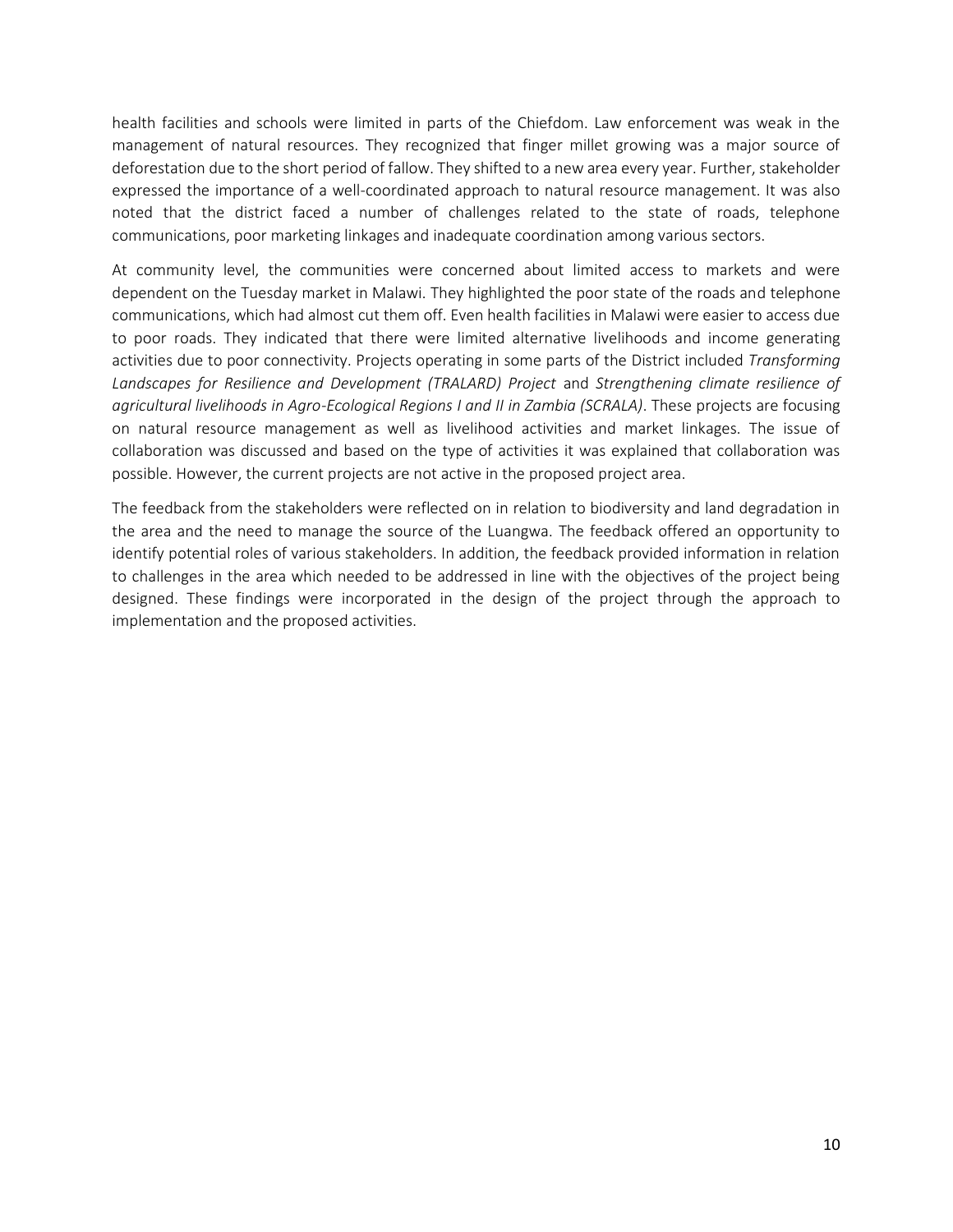| STAKEHOLDER GROUP                                                 | <b>KEY EXPECTATIONS</b>                                                                                                                                                                                                           | <b>KEY CONCERNS</b>                                                                                                                                                                                                                        | <b>RECOMMENDATIONS</b>                                                                                                                                                                                                                                                                      |
|-------------------------------------------------------------------|-----------------------------------------------------------------------------------------------------------------------------------------------------------------------------------------------------------------------------------|--------------------------------------------------------------------------------------------------------------------------------------------------------------------------------------------------------------------------------------------|---------------------------------------------------------------------------------------------------------------------------------------------------------------------------------------------------------------------------------------------------------------------------------------------|
| Government                                                        | · Improved livelihoods<br>of<br>local<br>communities<br>· Improved water resource and<br>forest management<br>· Improved data generation and<br>sharing of information<br>· Integrated approach to natural<br>resource management | • Inadequate capacity of technical staff to<br>deliver project<br>• Inadequate<br>participation of local<br>communities<br>· Too much expenditure going into<br>technical activities and not improving<br>livelihoods of local communities | • Capacity development of staff<br>• Effective monitoring of results and<br>impact on communities<br>· Facilitate an integrated approach to<br>natural resource management                                                                                                                  |
| Local Communities                                                 | • Full and effective participation of<br>Local communities<br>• Sustainable management of natural<br>resources<br>• Increased household incomes<br>· Improved livelihoods                                                         | · Failure to impact on community<br>livelihoods<br>• Elite capture<br>• Inadequate markets for agriculture and<br>natural resources products<br>• Slow process of project implementation<br>and use of finances                            | • Effective capacity development of<br>local community structures<br>of<br>effective<br>$\bullet$ Use<br>participatory<br>approaches and methodologies<br>• Support to local communities through<br>incentives like linking to markets and<br>direct support to<br>community<br>investments |
| <b>Traditional Leaders</b>                                        | · Improved management of natural<br>resources<br>livelihoods<br>• Improved<br>of<br>communities<br>• Keeping the traditional practices<br>and norms                                                                               | • Not effectively informed about project<br>implementation<br>· Limited incentives for community<br>participation                                                                                                                          | • Include representatives of the Chiefs<br>in some key committees<br>• Timely update of the Chief in terms<br>progress of project implementation                                                                                                                                            |
| Vulnerable Groups                                                 | • Participation in livelihood activities<br>• Inclusion in decision making groups                                                                                                                                                 | • Loss of incomes and livelihoods<br>• Not considered in project activities                                                                                                                                                                | · Assess the groups and provide<br>platform to engage<br>• Ensure they participate in decision<br>making processes<br>• To be considered in Committees                                                                                                                                      |
| Non-Governmental Organisations<br>(NGOs)- Local and International | livelihoods<br>• Improved<br>through<br>development among<br>enterprise<br>local communities<br>• Increased community participation<br>• Improved<br>natural<br>resource<br>management                                            | • Inadequate transparency<br>• Limited direct benefits<br>to<br>local<br>communities                                                                                                                                                       | • Summarise technical documents into<br>easy to read and based on local<br>languages<br>• Increased awareness among local<br>communities                                                                                                                                                    |

#### *Table 1 Analysis of Stakeholders' Expectations and Concerns – October 2020 Field Visit*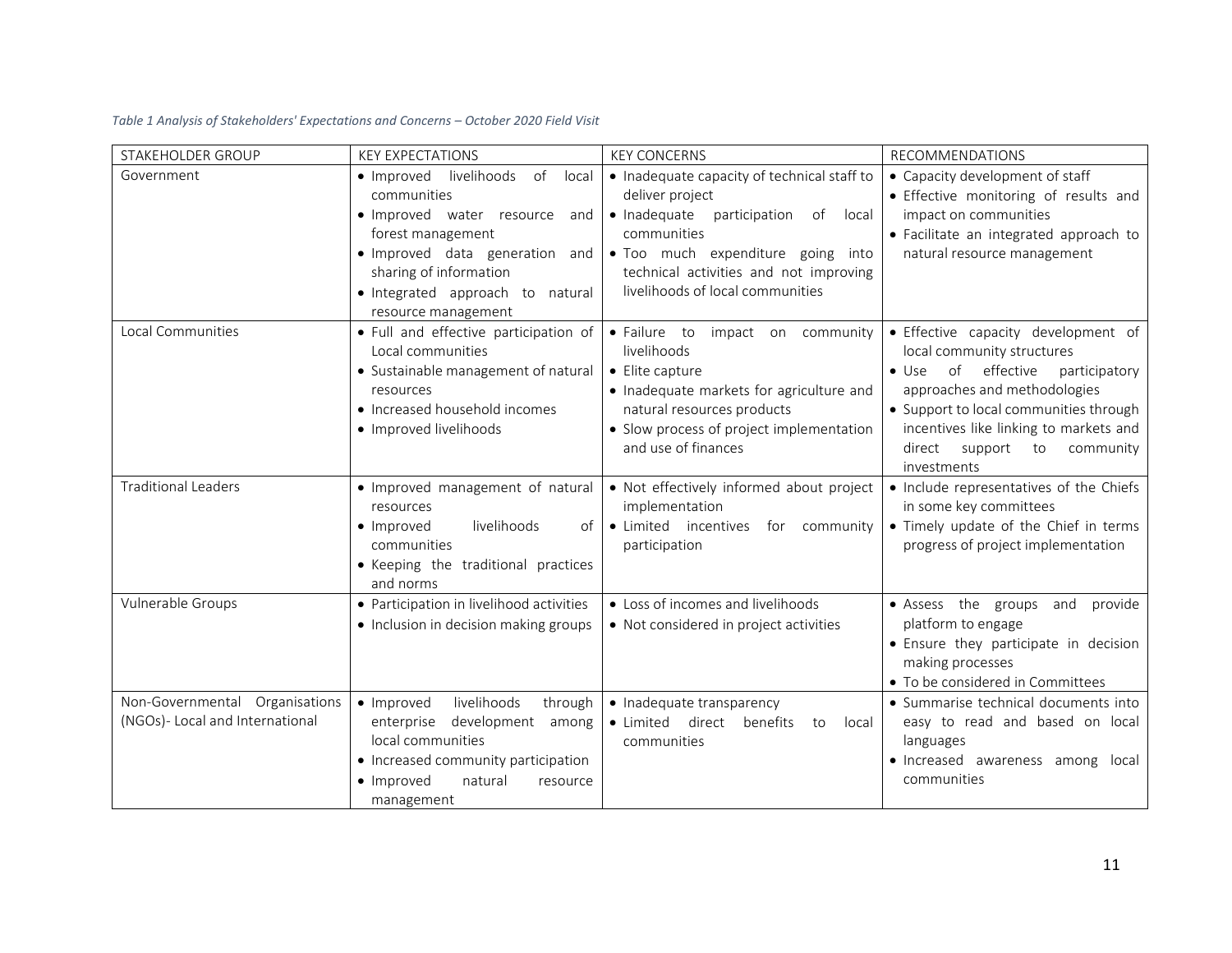| Private Sector                     | • Availability of products to trade in $\bullet$ Poor quality of products<br>and organized groups for easy<br>availability of products<br>• Favourable<br>policy<br>the<br><i>in</i><br>implementation of the project to | • Poor road network<br>• Producers inability to meet the demands<br>• Inadequate<br>incentives<br>their<br>for<br>participation                     | development<br>local<br>$\bullet$ Capacity<br>tor<br>community producers<br>in<br>$\bullet$ Engage<br>private<br>sector<br>understanding their needs |
|------------------------------------|--------------------------------------------------------------------------------------------------------------------------------------------------------------------------------------------------------------------------|-----------------------------------------------------------------------------------------------------------------------------------------------------|------------------------------------------------------------------------------------------------------------------------------------------------------|
|                                    | facilitate their participation                                                                                                                                                                                           |                                                                                                                                                     |                                                                                                                                                      |
| District Project Coordination Unit | • Effective project implementation                                                                                                                                                                                       | • Poor flow of funds<br>expenditure<br>needed<br>• Restricted<br>on<br>effective<br>community<br>for<br>supply<br>participation<br>· Job insecurity | • Need for periodic consultations with<br>the Project staff<br>• Clear job contracts to be developed                                                 |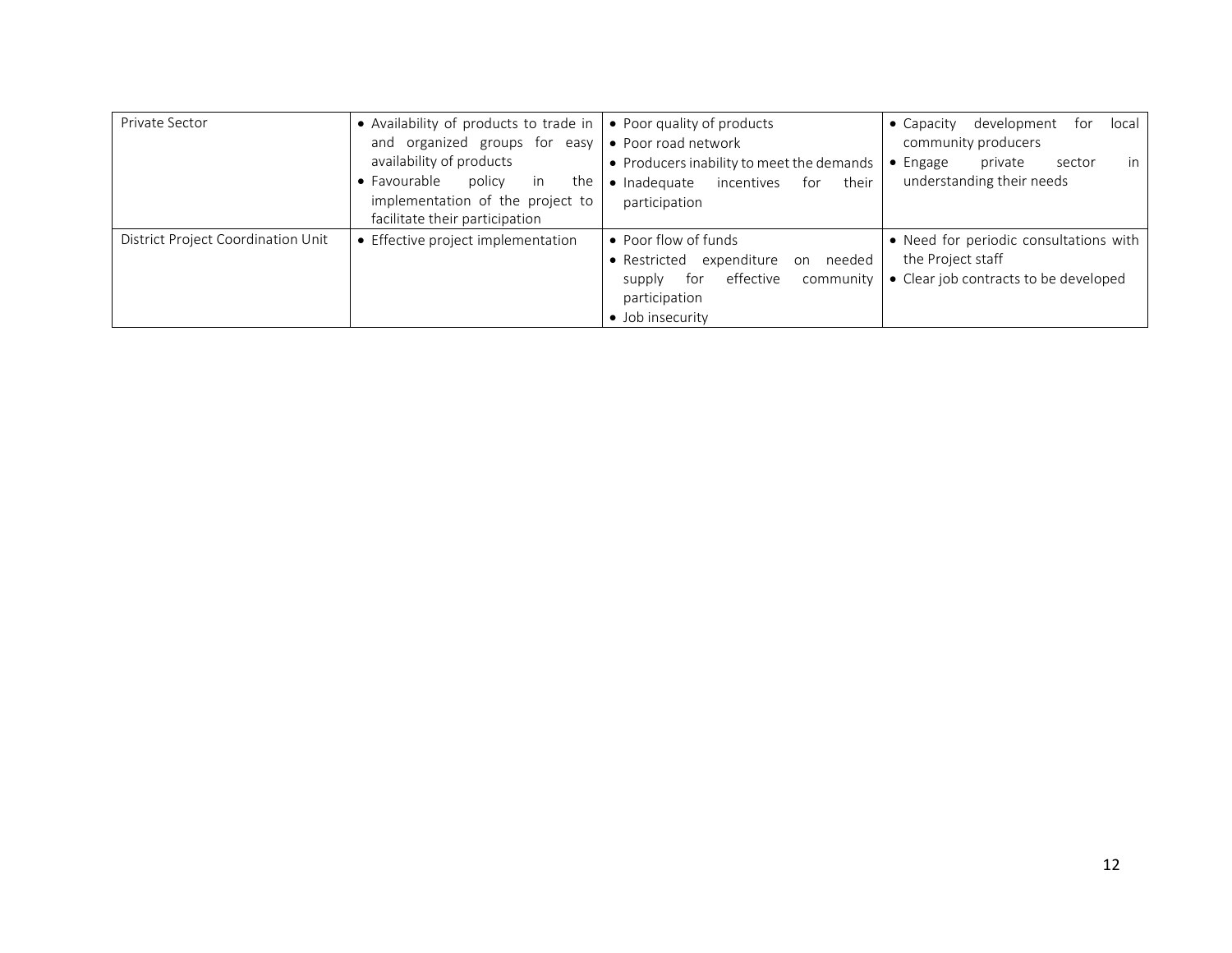#### <span id="page-12-0"></span>4.2.2 May 2021

The second field visit was conducted from 17<sup>th</sup> to 21<sup>st</sup> May 2021, the main objectives being to validate the draft project document with local stakeholders and conduct social and environmental safeguards consultations and risk assessments. The field trip aimed to fill the gaps in baseline information that may have been noted in the first trip. The trip allowed further discussion with the main stakeholder partners and their current activities. It confirmed that COMACO is not operating in the proposed project area and that they mainly operate in areas with crops of interest. In addition, it was noted that Ntonga Ward was recently split into two to create another Ward called Senje. It was mentioned that the vision of the province supported by projects would be to create economic hubs in the district, which would help improve the livelihoods of local communities through bulking centers, processing plants and marketing institutions. However, the details have yet to be determined. WECSZ baseline activities around Mafinga Hills NFR were reviewed, and it was noted that out of the 10 beacons identified only 4 were worked on. This new information helped update the SEP and Project Document. This was done through revising the activities and approach of the project.

#### <span id="page-12-1"></span>4.3 Validation Workshop

A virtual Validation Workshop was convened at the end of the PPG phase on 11 August 2021, organized jointly by Government of the Republic of Zambia, WWF Zambia and WWF GEF Agency with 34 participants. The meeting aimed to finalize all the key elements of the project design and secure agreement and support for the project by key partners, including the opportunity for feedback from participants. The participants included the EMD Director of MWDSEP and GEF Operational Focal Point, EMD Director of Planning (Chair), WWF Zambia Country Director; WWF US/GEF Agency, representatives of the Project Design Team, other MWDSEP and WWF Zambia staff, key partners – Dept of Forestry, Ministry of Agriculture, Muchinga Provincial government (Planning, Water Development, Forestry, Chiefs and Traditional Affairs), Mafinga District (District Council, District Administration, Planning, Forestry, Chiefs and Traditional Affairs), and representatives of COMACO, WECSZ, TRALARD, SCRALA and ZIFLP.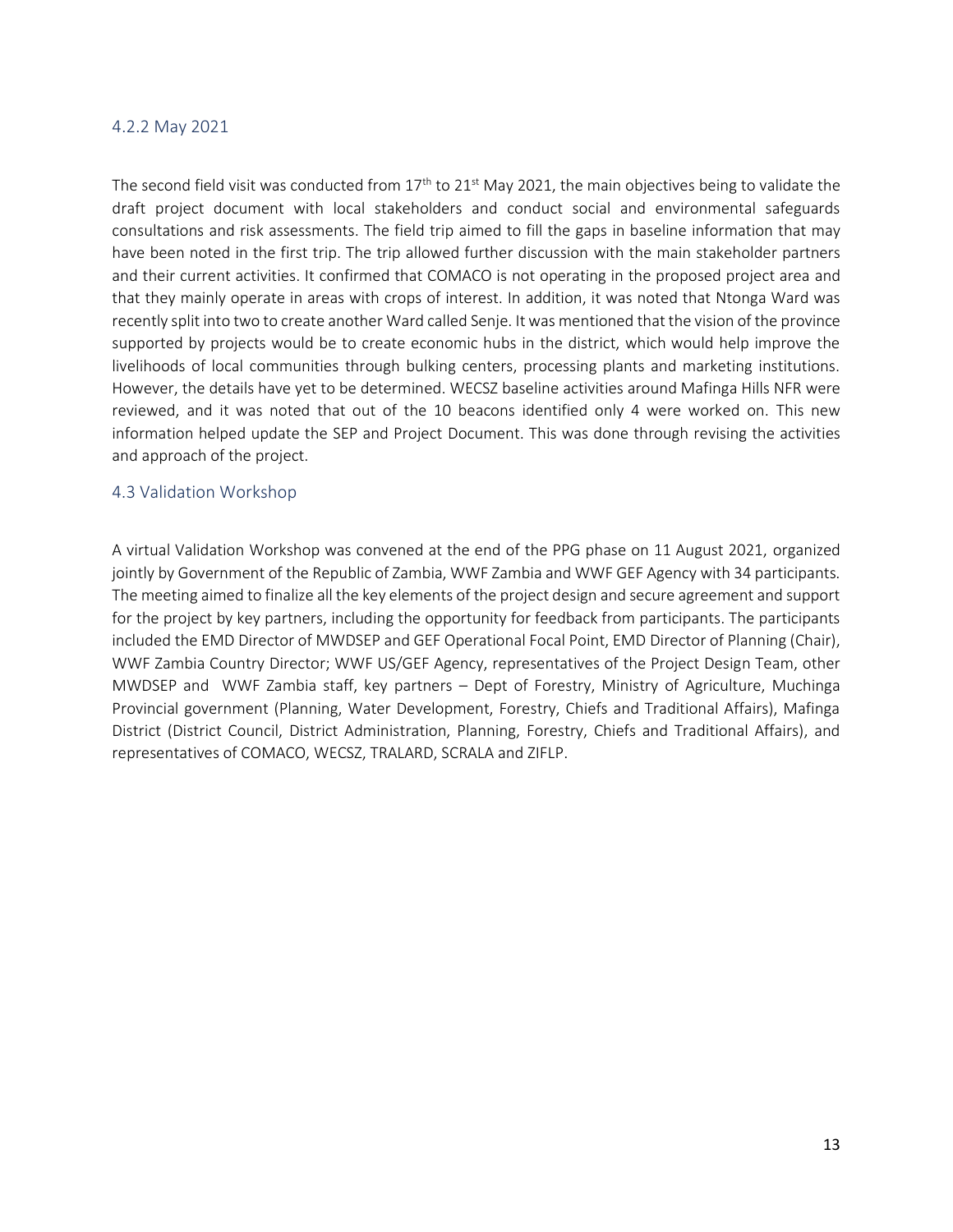# <span id="page-13-0"></span>5. Stakeholder Engagement Plan

Stakeholder analysis determines the likely relationship between stakeholders and the Project and helps to identify the appropriate consultation methods for each stakeholder group during the life of the project. Some of the most common methods used to consult stakeholders include:

- Phone or email;
- One-on-one interviews;
- Workshop or focus group discussions;
- Distribution of pamphlets and newsletters;
- Public meetings;
- Newspaper or magazines; and
- Radio.

When deciding the frequency and the appropriate engagement technique to use in consulting a particular stakeholder group, three criteria may be considered:

- The extent of impact of the project on the stakeholder group;
- The extent of influence of the stakeholder group on the project; and
- The culturally acceptable engagement and information dissemination methods.

In general, engagement is directly proportional to impact and influence, and as the extent of impact of a project on a stakeholder group increases, or the extent of influence of a particular stakeholder on a project increases, engagement with that particular stakeholder group should intensify and deepen in terms of the frequency and the intensity of the engagement method used.

All engagement should proceed on the basis of what are culturally acceptable and appropriate methods for each of the different stakeholder groups. For example, when consulting government official communication is preferred, while communities prefer public meetings, and informal focus group discussions facilitated by posters, non-technical pamphlets and other visual presentation aids including models and videos.

There are a variety of engagement techniques used to build relationships with stakeholders, gather information from stakeholders, consult with stakeholders, and disseminate project information to stakeholders. When selecting an appropriate consultation technique, culturally appropriate consultation methods, and the purpose for engaging with a stakeholder group should be considered.

## <span id="page-13-1"></span>5.1 Stakeholder Engagement Plan for Project Execution

The purpose of the Stakeholder Engagement Plan is to ensure appropriate and consistent involvement of an inclusive range of diverse stakeholders, including women and men in target communities, in every stage of the project implementation, supporting effective communication and working relationships. This will involve using various methods of engagement, providing a range of techniques specifically tailored to the stakeholder group for effective and meaningful engagement and to ensure participation of vulnerable groups. The Project Management Unit (PMU) will ensure that the views and inputs of stakeholders are taken into consideration throughout project implementation.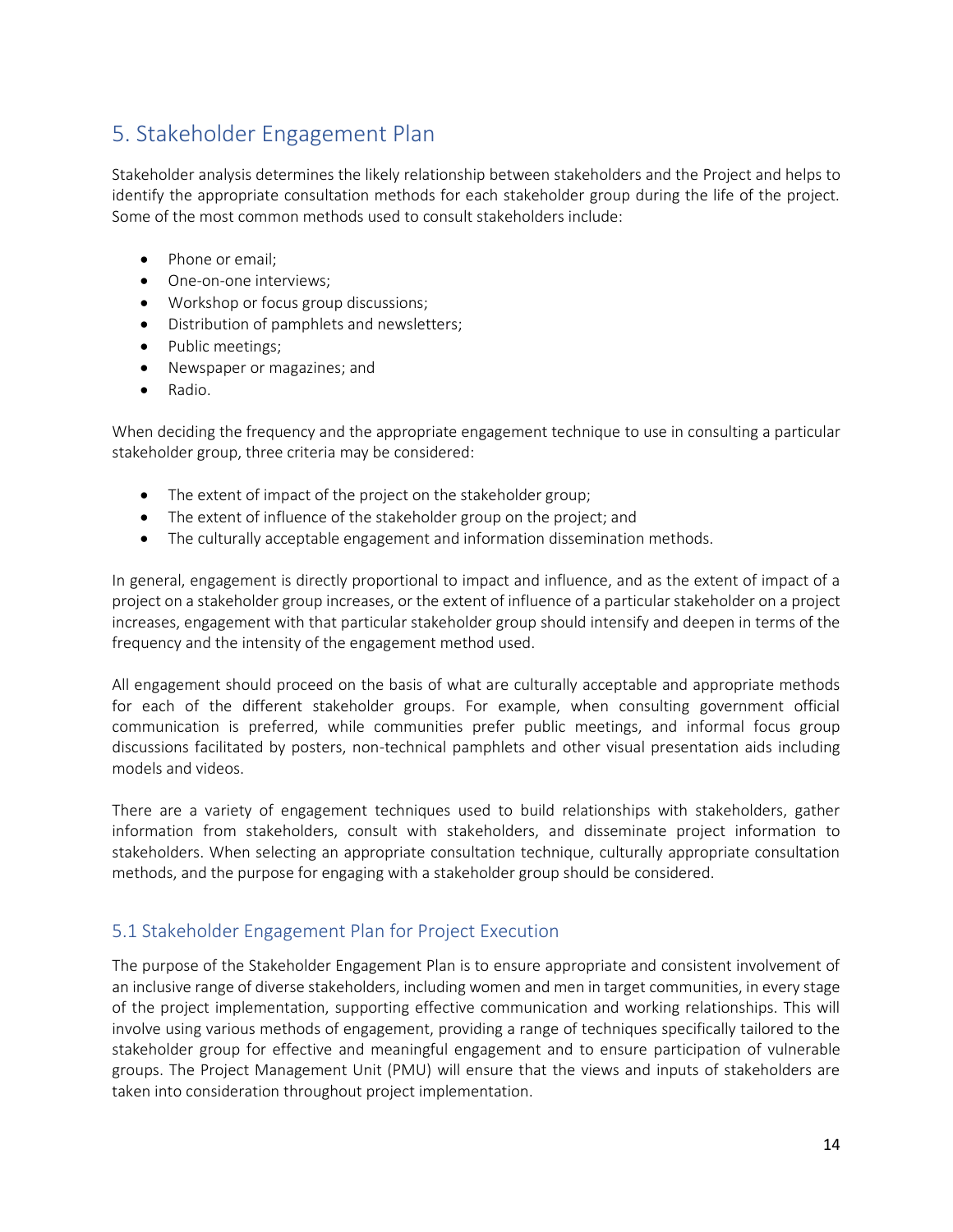#### *Table 2 Stakeholder Engagement Plan for Project Execution*

| <b>STAKEHOLDER GROUP</b>                                                                                                                               | POTENTIAL ROLE <sup>1</sup>                                                                                                                                                                                                                                                                                                                                                                    | <b>ENGAGEMENT STRATEGY</b>                                                                                                                                                                                                                                      | <b>FREQUENCY</b>                                                                        | <b>FOLLOW-UP STRATEGY</b>                                                                                                                                                                                                                                                                                                                                                            |
|--------------------------------------------------------------------------------------------------------------------------------------------------------|------------------------------------------------------------------------------------------------------------------------------------------------------------------------------------------------------------------------------------------------------------------------------------------------------------------------------------------------------------------------------------------------|-----------------------------------------------------------------------------------------------------------------------------------------------------------------------------------------------------------------------------------------------------------------|-----------------------------------------------------------------------------------------|--------------------------------------------------------------------------------------------------------------------------------------------------------------------------------------------------------------------------------------------------------------------------------------------------------------------------------------------------------------------------------------|
| Ministry of<br>Water<br>Development,<br>sanitation<br>and<br>Environmental<br>Protection (MWDSEP)<br>• Water Resources<br>Management<br>Agency (WARMA) | • National Coordination of<br>Project with WARMA as a<br>technical support provider<br>• Facilitate establishment of<br>Water Catchment Action<br>Groups for water catchment<br>area management                                                                                                                                                                                                | · Official Correspondence<br>• Direct meetings<br>· Dialogue and negotiations<br>• Online engagement<br>• Training Workshops<br>• Field days and visits<br>• Radio and Television<br>• Electronic publications and<br>press releases on the<br>project web-site | • Quarterly<br>through<br>Steering and<br>Technical<br>Committee<br>meetings            | There will be need to have a focal point<br>person at national level since the Ministry<br>is key in the project:<br>. This will be key in the Technical and<br>Steering Committees. Therefore, will be<br>part of the planning and decision-<br>making process.<br>. They will also be responsible for<br>finances to the project.                                                  |
| Ministry of Lands and<br>Natural Resources<br>• Forestry<br>Department                                                                                 | • Community awareness raising<br>and mobilisation<br>• Support for the creation of<br>Community Forest<br>Management Groups (FMG)<br>• Provide technical support to<br>other stakeholders<br>(community, NGO, Private<br>sector) in the District<br>• Monitor activities<br>• Law enforcement with<br>communities<br>• Support communities in the<br>development of Forest<br>Management Plans | · Official Correspondence<br>• Direct meetings<br>· Dialogue and negotiations<br>• Online engagement<br>• Training Workshops<br>• Field days and visits<br>• Radio and Television<br>• Electronic publications and<br>press releases on the<br>project web-site | • Quarterly and<br>through<br>implementation<br>of some of the<br>project<br>activities | • The development of the community<br>structures to management forest<br>resources and undertake enterprises<br>will be influenced by policies and laws<br>under the Forestry Department.<br>Therefore, the Department will be<br>engaged through being part of the<br>Technical and Steering Committee. In<br>addition, will be part of the field level<br>activity implementation. |
| Ministry of Agriculture                                                                                                                                | • Community awareness raising<br>and mobilisation<br>• Facilitate Farmer Input Support<br>Programme;<br>• Promote Climate Smart<br>Agriculture                                                                                                                                                                                                                                                 | · Official Correspondence<br>• Direct meetings<br>· Dialogue and negotiations<br>• Online engagement<br>• Training Workshops<br>• Field days and visits<br>• Radio and Television                                                                               | • Quarterly and<br>through<br>implementation<br>of some of the<br>project<br>activities | • The Department will be important in<br>of<br>sustainable<br>the<br>promotion<br>agricultural practices that will help in<br>increasing crop production, reduce soil<br>erosion and link local communities to<br>Therefore, in order to<br>markets.<br>continue improving livelihoods, they                                                                                         |

 $^{\rm 1}$  Roles to be finalized during the sub-granting process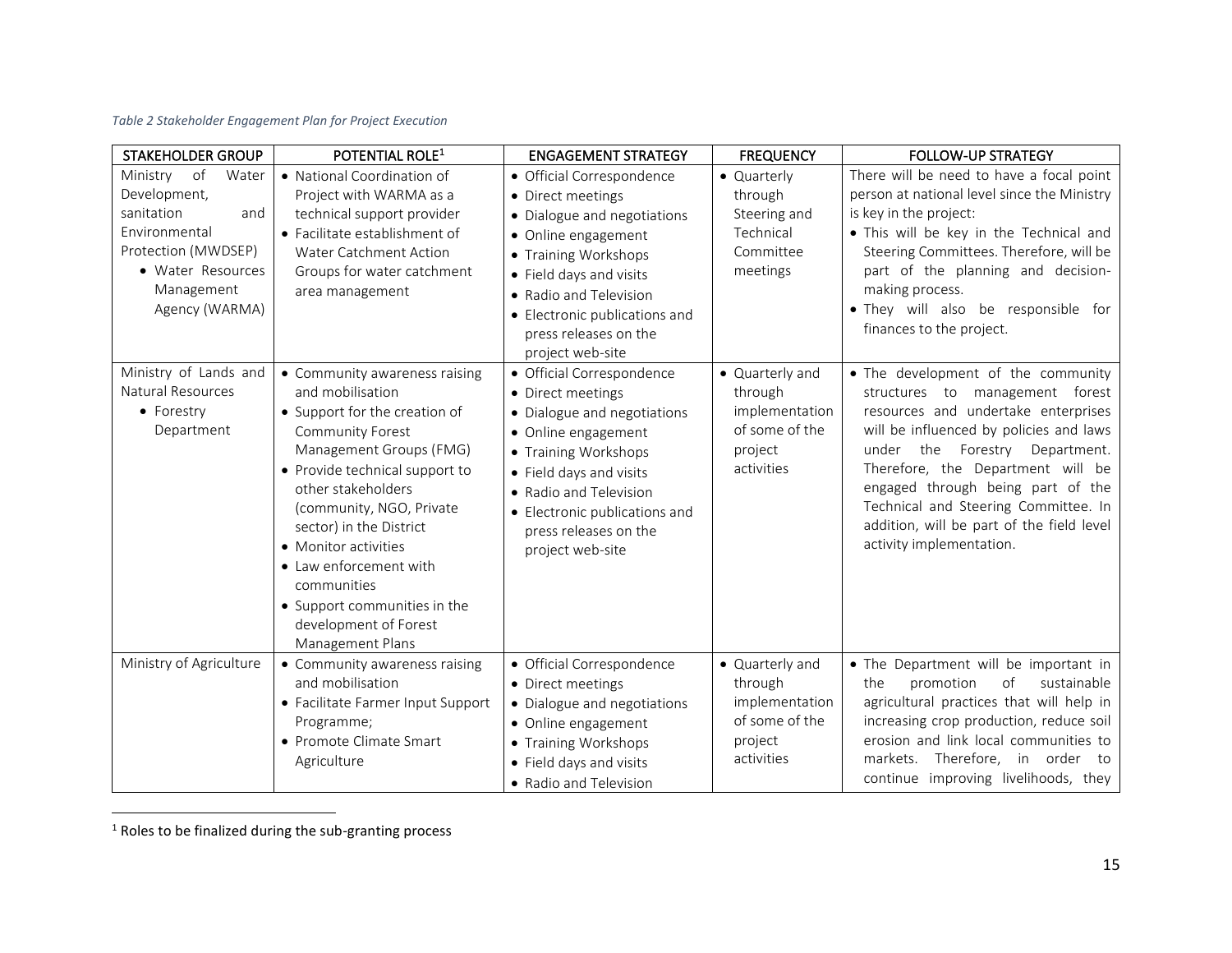|                                                                | • Provide technical support to<br>other stakeholders<br>(community, NGO, Private<br>sector) in the District<br>• Monitor activities                                                                                                                      | • Electronic publications and<br>press releases on the<br>project web-site                                                                                                                                                            |                                                                                                                        | will be part of the technical and steering<br>committees.                                                                                                                                                                                                                                                                                                    |
|----------------------------------------------------------------|----------------------------------------------------------------------------------------------------------------------------------------------------------------------------------------------------------------------------------------------------------|---------------------------------------------------------------------------------------------------------------------------------------------------------------------------------------------------------------------------------------|------------------------------------------------------------------------------------------------------------------------|--------------------------------------------------------------------------------------------------------------------------------------------------------------------------------------------------------------------------------------------------------------------------------------------------------------------------------------------------------------|
| Ministry of Community<br>Development<br>and<br>Social Services | • Community awareness raising<br>and mobilisation<br>• Facilitate literacy classes<br>• Facilitate village banking<br>activities                                                                                                                         | · Official Correspondence<br>• Direct meetings<br>• Dialogue and negotiations<br>• Online engagement<br>• Training Workshops<br>• Radio and Television<br>• Electronic publications and<br>press releases on the<br>project web-site  | • Quarterly<br>and<br>through<br>implementation<br>of some of the<br>project<br>activities                             | • Initiatives<br>aimed<br>at<br>improving<br>livelihoods of local communities and<br>facilitating local level financing like<br>village banking is coordinated through<br>the Department. Therefore, it would be<br>important that the Department is<br>involved in the technical committee as<br>well as field level implementation.                        |
| District Administration<br>(Mafinga)                           | • Both have potential to host the<br>project Implementation Unit<br>• Facilitate formulation and<br>implementation of by-laws and<br>policies<br>• Support and facilitate natural<br>resources management<br>programmes<br>• Integrate CFM into district | · Official Correspondence<br>• Direct meetings<br>· Dialogue and negotiations<br>• Online engagement<br>• Training Workshops<br>• Field days and visits<br>• Electronic publications and<br>press releases on the<br>project web-site | • Quarterly<br>through<br>Steering<br>and<br>Technical<br>Committee<br>meetings                                        | . The Office facilitates development of<br>the Central government. Therefore,<br>they will be updated periodically and<br>will be involved in field visits in order to<br>be updated in the development. The<br>Office will also participate in ensuring<br>accountability in the implementation of<br>the project. They may chair one of the<br>Committees. |
| Local Government<br>• Mafinga<br>Town<br>Council               | development plans<br>• Facilitate project monitoring<br>through the District<br>Development Coordinating<br>Committee (DDCC)                                                                                                                             | · Official Correspondence<br>• Direct meetings<br>• Dialogue and negotiations<br>• Online engagement<br>• Training Workshops<br>• Field days and visits<br>• Electronic publications and<br>press releases on the<br>project web-site | • Quarterly<br>through<br>Technical<br>Committee<br>meetings<br>and<br>participating in<br>some planning<br>activities | . The Office facilitates development of<br>the local government. Therefore, they<br>key in ensuring local level<br>are<br>development. They will be part of the<br>Technical Committees through the<br>District Planner. Filed visits will help in<br>providing direction of the projects<br>based on the Integrated District<br>Development Plan.           |
| Local Communities                                              | • Demand support for creation of<br>natural resource management<br>structures                                                                                                                                                                            | • Participatory methods<br>• Focus Groups meetings<br>• Direct meetings                                                                                                                                                               | • Participate<br>in<br>project<br>activities on a<br>regular basis.                                                    | • These form the purpose of the project<br>implementation. Therefore, they will be<br>engaged continuously during the<br>implementation of the project. Decision                                                                                                                                                                                             |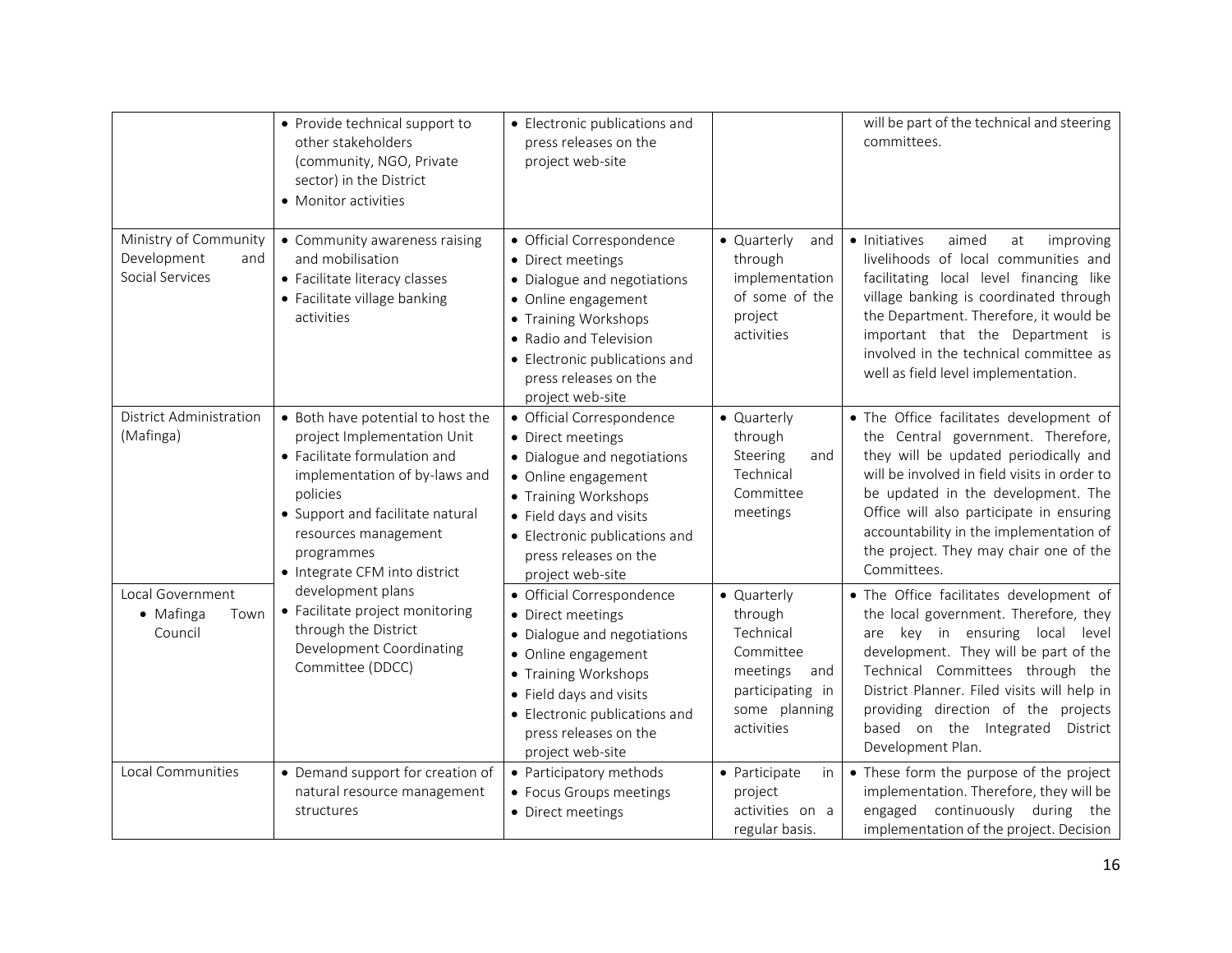|                                                | · Identify and define boundaries<br>for natural resource<br>conservation and management<br>• Active participation in project<br>activities<br>• Develop criteria and plans for<br>equitable benefit sharing of<br>costs and benefits<br>• Facilitated to develop and<br>Implement action plans<br>• Support needs assessment<br>• Develop enterprises<br>• Law enforcement | • Dialogue and negotiations<br>• Field days and visits<br>• Surveys, polls and<br>questionnaires<br>• Posters and radio<br>· Brochures, leaflets, posters<br>• Non-technical summary<br>documents and reports                                                                            |                                                                                               | making processes will depend on their<br>needs.<br>· Implementation on field activities and<br>enterprise development will depend on<br>them.                                                                                                                                                                                                                                           |
|------------------------------------------------|----------------------------------------------------------------------------------------------------------------------------------------------------------------------------------------------------------------------------------------------------------------------------------------------------------------------------------------------------------------------------|------------------------------------------------------------------------------------------------------------------------------------------------------------------------------------------------------------------------------------------------------------------------------------------|-----------------------------------------------------------------------------------------------|-----------------------------------------------------------------------------------------------------------------------------------------------------------------------------------------------------------------------------------------------------------------------------------------------------------------------------------------------------------------------------------------|
| Cooperatives<br>in<br>Mafinga                  | • Support and facilitate<br>community engagement in<br>identifying market<br>· Identify potential service<br>providers<br>• Storage and marketing of<br>products for farmers through<br>linkages                                                                                                                                                                           | • Participatory methods<br>• Focus Groups meetings<br>• Direct meetings<br>• Dialogue and negotiations<br>• Field days and visits<br>• Surveys, polls and<br>questionnaires<br>• Posters and radio<br>• Brochures, leaflets, posters<br>• Non-technical summary<br>documents and reports | • Participate<br>in<br>some of<br>the<br>planning<br>meetings<br>and<br>project<br>activities | . The Cooperatives if well organised<br>would form the basing for effective<br>enterprise development. The important<br>issue of bulking in order to increase and<br>offer organised marketing for the local<br>community products will depend on<br>them. These will have to be engaged at<br>the beginning of the project and<br>capacity<br>development<br>will<br>be<br>continuous. |
| Common Markets for<br>Conservation<br>(COMACO) | • Provide sensitisation and<br>awareness raising extension<br>services<br>• Support an out-grower scheme<br>by providing markets for<br>products<br>• Capacity development for<br>cooperatives                                                                                                                                                                             | · Official Correspondence<br>• Direct meetings<br>• Dialogue and negotiations<br>• Online engagement<br>• Training Workshops<br>• Field days and visits                                                                                                                                  | • Quarterly<br>and<br>participate<br>in<br>project<br>activities on a<br>regular basis.       | • Potentially they are a service provider<br>that can implement an out-grower<br>scheme under which cooperatives<br>would be engaged to supply products.<br>Therefore, early engagement to identify<br>potential and willingness would be<br>important. If considered for the project,<br>will be engaged continuously.                                                                 |
| WeForest                                       | • Awareness raising on<br>community management<br>• Support development of<br>community capacities for good<br>governance and markets                                                                                                                                                                                                                                      | · Official Correspondence<br>• Direct meetings<br>• Dialogue and negotiations<br>• Online engagement<br>• Training Workshops                                                                                                                                                             | · Participate<br>through partner<br>WECSZ                                                     | · Potentially they are a service provider<br>can<br>implement<br>that<br>capacity<br>development for local communities.<br>They also have the potential to facilitate<br>designing potential enterprises in forest                                                                                                                                                                      |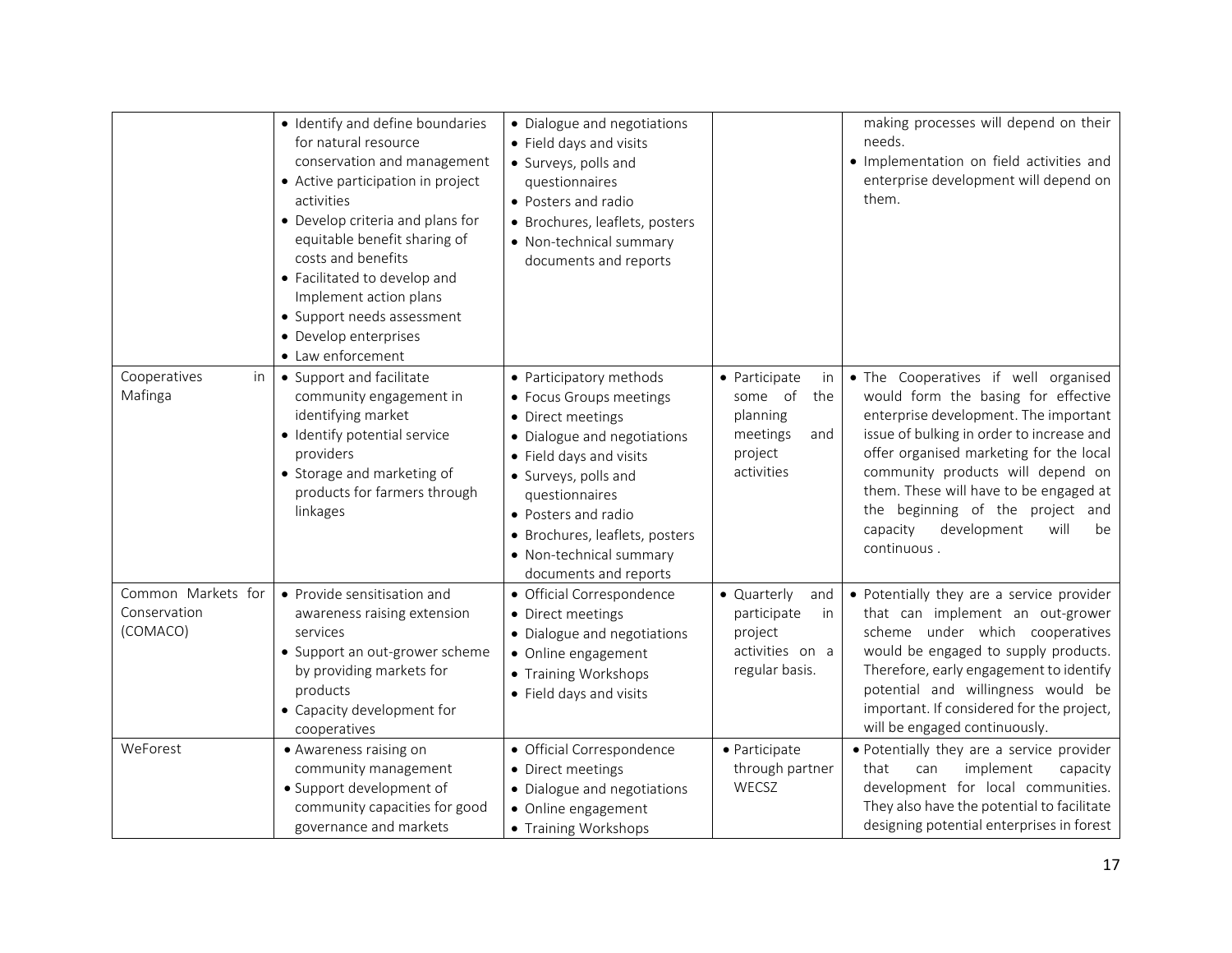|                                                                                                                                           | • Support problem analysis<br>process<br>• Provide sensitisation and<br>awareness raising extension<br>services<br>• Link communities to<br>government and finances<br>• Community and resource<br>mobilization<br>• Link communities to markets | • Field days and visits                                                                                                                                 |                                                              | including payment for<br>resources<br>ecosystem services (sale of carbon<br>credits). Therefore, early engagement<br>to identify potential and willingness<br>would be important. If considered for<br>the project, will have to be engaged<br>continuously.                                                                                                                             |
|-------------------------------------------------------------------------------------------------------------------------------------------|--------------------------------------------------------------------------------------------------------------------------------------------------------------------------------------------------------------------------------------------------|---------------------------------------------------------------------------------------------------------------------------------------------------------|--------------------------------------------------------------|------------------------------------------------------------------------------------------------------------------------------------------------------------------------------------------------------------------------------------------------------------------------------------------------------------------------------------------------------------------------------------------|
| Transforming<br>Landscapes<br>for<br>Resilience<br>and<br>Development<br>(TRALARD) Project                                                | • Collaborate in building market<br>linkages for a greater impact<br>• Joint Management meetings<br>through the District<br>Development Coordinating<br>Committee (DDCC)<br>• Sharing experiences in project<br>implementation                   | • Official Correspondence<br>• Direct meetings<br>• Dialogue and negotiations<br>• Online engagement<br>• Training Workshops<br>• Field days and visits | • Quarterly<br>through<br>Technical<br>Committee<br>meetings | . This is a project currently focusing<br>activities in Muyombe. However, they<br>target to reach out to the whole districts<br>but in selected areas. They are<br>implementing activities similar to the<br>Sustainable<br>Luangwa<br>Project.<br>Interactions with the project would<br>result in avoiding duplications but also<br>complement each other for greater<br>results.      |
| Strengthening climate<br>resilience<br>of<br>agricultural livelihoods<br>Agro-Ecological<br>in.<br>Regions I and II in<br>Zambia (SCRALA) | • Collaborate in building market<br>linkages for a greater impact<br>• Joint Management meetings<br>through the District<br>Development Coordinating<br>Committee (DDCC)<br>• Sharing experiences in project<br>implementation                   | · Official Correspondence<br>• Direct meetings<br>• Dialogue and negotiations<br>• Online engagement<br>• Training Workshops<br>• Field days and visits | • Quarterly<br>through<br>Technical<br>Committee<br>meetings | • The project is designed to implement<br>activities in the whole district but<br>selected areas. They are not yet in the<br>area near the source of the Luangwa.<br>They are implementing activities similar<br>to the Sustainable Luangwa Project.<br>Interactions with the project would<br>result in avoiding duplications but also<br>complement each other for greater<br>results. |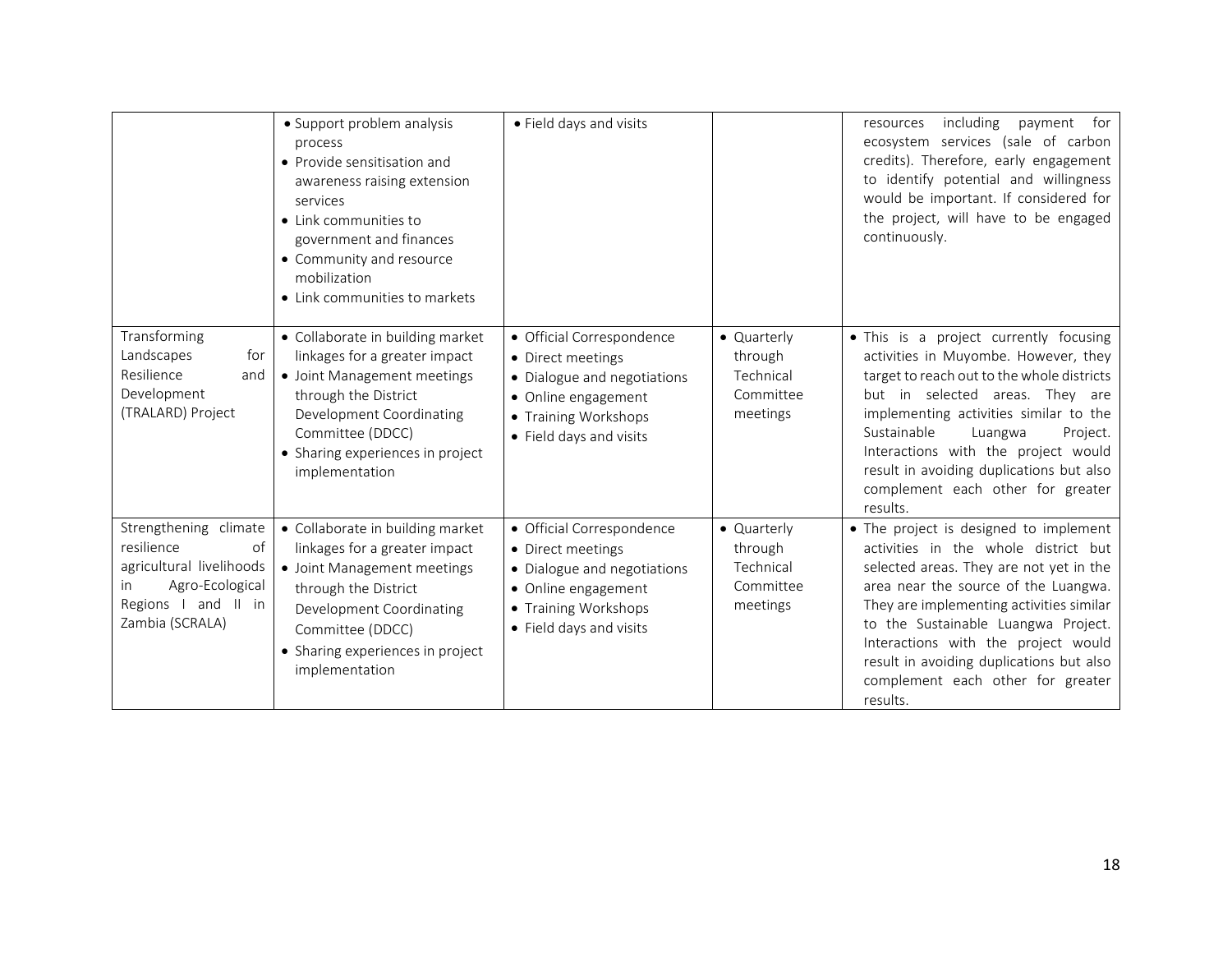## <span id="page-18-0"></span>5.2 Disclosure

As a standard practice, the draft Stakeholder Engagement Plan will be in English and will be released for public review for a period of at least 30 days. The draft Stakeholder Engagement Plan will be disclosed on the websites of the Executing Agencies. Electronic copies of the draft Stakeholder Engagement Plan will be placed on the website of the Ministry of Water Development, Sanitation and Environmental Protection and the WWF Zambia Country office website. This will allow stakeholders with access to Internet to view information about the planned development and to initiate their involvement in the public consultation process

If possible, some meetings and local radio programmes in English or one of the three main local languages in the area (Nyika, Lambya and Tumbuka) will be conducted. Placement of printed copies of the draft Stakeholder Engagement Plan in public domain and dates are to be confirmed by Executing Agencies (MWDSEP and WWF Zambia). Distribution of the disclosure materials will be done by making them available at venues and locations convenient for the stakeholders and places to which the public have unhindered access. Free printed copies of the draft Plan in English should be made accessible for the general public at the following locations:

- District Commissioner's Office;
- Council Secretary's Office;
- Project Office;
- Community Centers in Project sites; and
- Other designated public locations to ensure wide dissemination of the materials.

The final Stakeholder Engagement Plan will remain in the public domain for the entire period of project implementation and will be updated on a regular basis as the project progresses through its various phases, in order to ensure timely identification of any new stakeholders and interested parties and their involvement in the process of collaboration with the project. The methods of engagement will also be revised periodically to maintain their effectiveness and relevance to the project's evolving environment. The outline presented in the table below summarizes the main stakeholders of the project, types of information to be shared with stakeholder groups, as well as specific means of communication and methods of notification.

Table 3 below provides a description of stakeholder engagement and disclosure methods recommended to be implemented during stakeholder engagement process.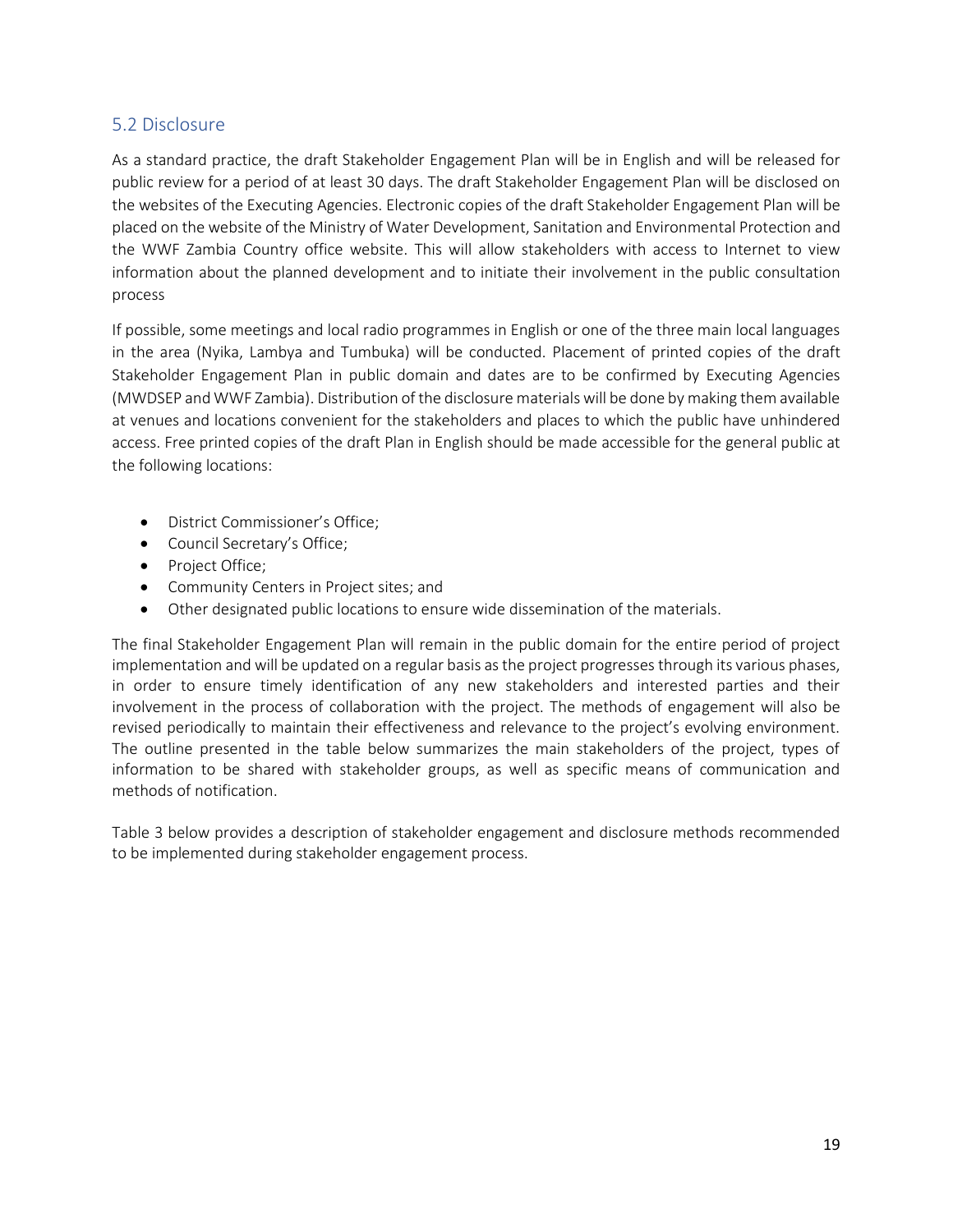#### *Table 3 Stakeholder Information Sharing and Disclosure*

| <b>STAKEHOLDER GROUP</b>         | PROJECT INFORMATION SHARED              | <b>MEANS OF COMMUNICATION/ DISCLOSURE</b>                                    |
|----------------------------------|-----------------------------------------|------------------------------------------------------------------------------|
| Line Ministries, Departments and | • Stakeholder Engagement Plan;          | Dissemination of hard/soft copies at municipal administrations.<br>$\bullet$ |
| statutory boards                 | Regular updates on Project development; | Official Communication.<br>$\bullet$                                         |
|                                  | Project Documents;<br>$\bullet$         | Project Meetings.                                                            |
|                                  | Progress Reports;<br>٠                  | · Multi-stakeholder workshops.                                               |
|                                  | <b>Evaluation Reports</b>               |                                                                              |
| Non-governmental                 | · Stakeholder Engagement Plan;          | • Public notices.                                                            |
| Organizations                    | Public Grievance Procedure;             | Electronic publications and press releases on the project web-               |
|                                  | • Progress Reports                      | site.                                                                        |
|                                  |                                         | Dissemination of hard copies at designated public locations.<br>$\bullet$    |
|                                  |                                         | Press releases in the local media.                                           |
|                                  |                                         | Consultation meetings and workshops.<br>$\bullet$                            |
|                                  |                                         | Information leaflets and brochures.                                          |
| Service Providers                | · Stakeholder Engagement Plan;          | • Electronic publications and press releases on the Project web-             |
|                                  | · Public Grievance Procedure;           | site.                                                                        |
|                                  | Progress Reports<br>٠                   | • Information leaflets and brochures.                                        |
|                                  | Tender or procurement announcements.    | Procurement notifications.                                                   |
| Community Stakeholders           | · Stakeholder Engagement Plan;          | • Public notices.                                                            |
|                                  | · Public Grievance Procedure;           | • Electronic publications and press releases on the Project web-             |
|                                  | Progress Reports                        | site.                                                                        |
|                                  |                                         | Dissemination of hard copies at designated public locations.                 |
|                                  |                                         | Press releases in the local media.<br>$\bullet$                              |
|                                  |                                         | Consultative meetings<br>$\bullet$                                           |
|                                  |                                         | Participatory focus group meetings<br>$\bullet$                              |
|                                  |                                         | • Field Days                                                                 |
| Project Employees                | Employee Grievance Procedure;           | • Staff handbook.                                                            |
|                                  | Updates on Project development          | Email updates covering the Project staff and personnel.<br>$\bullet$         |
|                                  |                                         | Regular meetings with the staff.<br>$\bullet$                                |
|                                  |                                         | Posts on information boards in the offices and on site.                      |
|                                  |                                         | • Reports, leaflets.                                                         |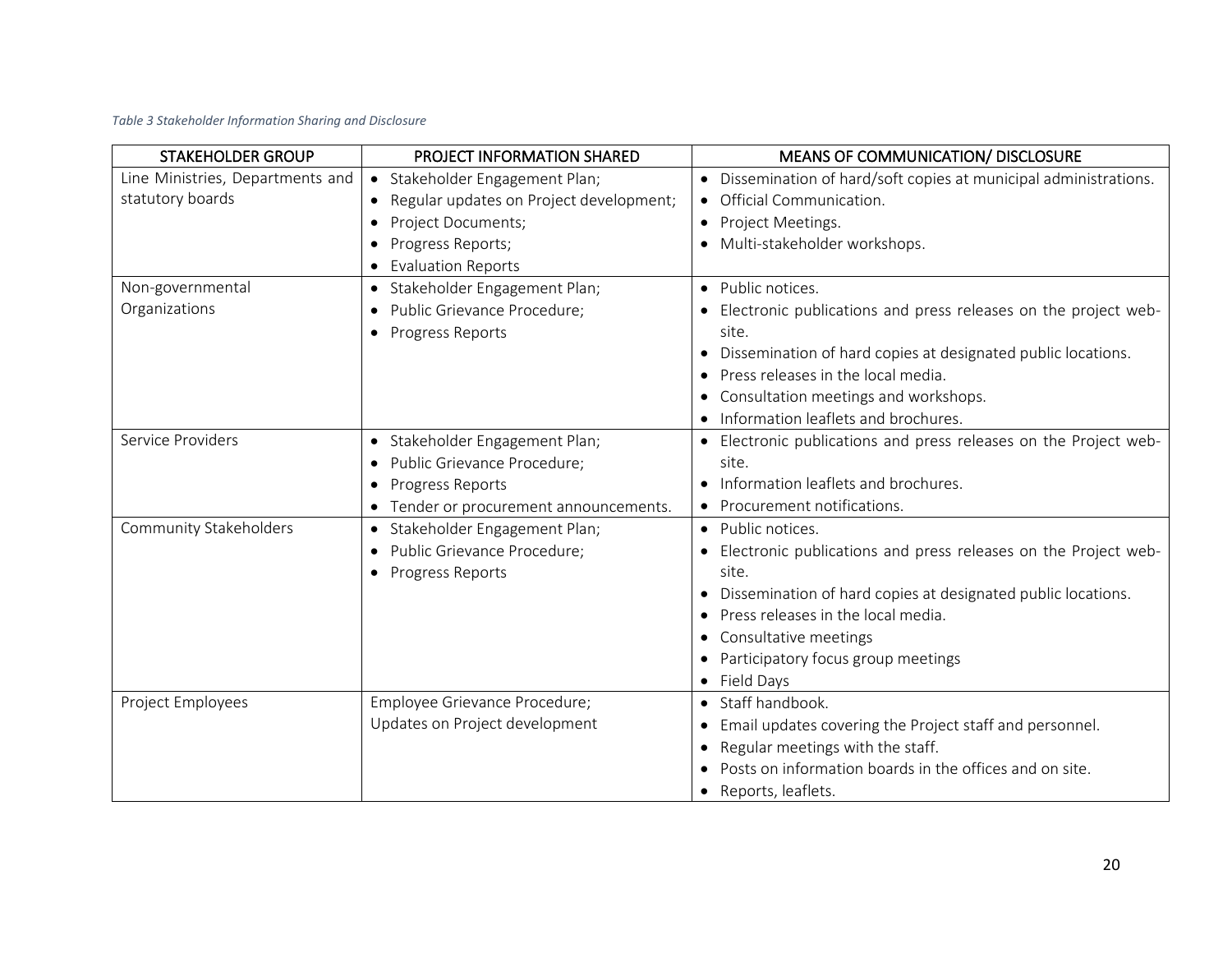## <span id="page-20-0"></span>5.3 Resources and Responsibilities

The implementation of the Stakeholder Engagement Plan will be part of the responsibilities of the Project Management Unit at District level. A Project Manager will be recruited to the PMU who will oversee implementation of the Stakeholder Engagement Plan at an overall project level. A Safeguards, Monitoring, Evaluation and Learning Officer will support the Project Manager in communications, stakeholder engagement, and documentation of consultations and stakeholder feedback throughout the project implementation period. Resources will be drawn from the project and used to carry out the activities.

With support from the PMU, MWDSEP and WWF Zambia, other potential service providers such as WECSZ and COMACO will conduct trainings and awareness raising activities with local communities and farmers on project topics (e.g., community forest and natural resource management, fire management, conservation agriculture, etc.) and ensure proper stakeholder consultation. Budget has been provided for staff time, travel, and workshops to support this engagement.

## <span id="page-20-1"></span>5.4 Monitoring, Evaluation and Reporting

Progress against the Stakeholder Engagement Plan will be monitored and reported on throughout implementation. The Project will maintain a database and activity file detailing all public consultation, disclosure information and grievances collected throughout the project, which will be available for public review on request (with names and any sensitive information redacted for privacy). The following comprises the monitoring and reporting activities to be undertaken with respect to stakeholder engagement:

- The SEP will be periodically reviewed and updated as necessary at the annual Reflection Workshop. The review will ensure that the list of project stakeholders and methods of engagement remain appropriate.
- Activities related to stakeholder engagement will be documented and reported by the PMU on a half-yearly basis as part of regular reporting. The project Results Framework and the Annual Work Plan and Budget will track beneficiaries of the project and activities related to the Stakeholder Engagement Plan
- Progress against the Stakeholder Engagement Plan will be evaluated in the project's mid-term and terminal evaluations, as well as by WWF GEF Agency annual supervision missions and reports. The PSC will take part in monitoring the project's compliance to the Stakeholder Engagement Plan at least once a year.

Project progress and reports will be shared based on a Communications Plan.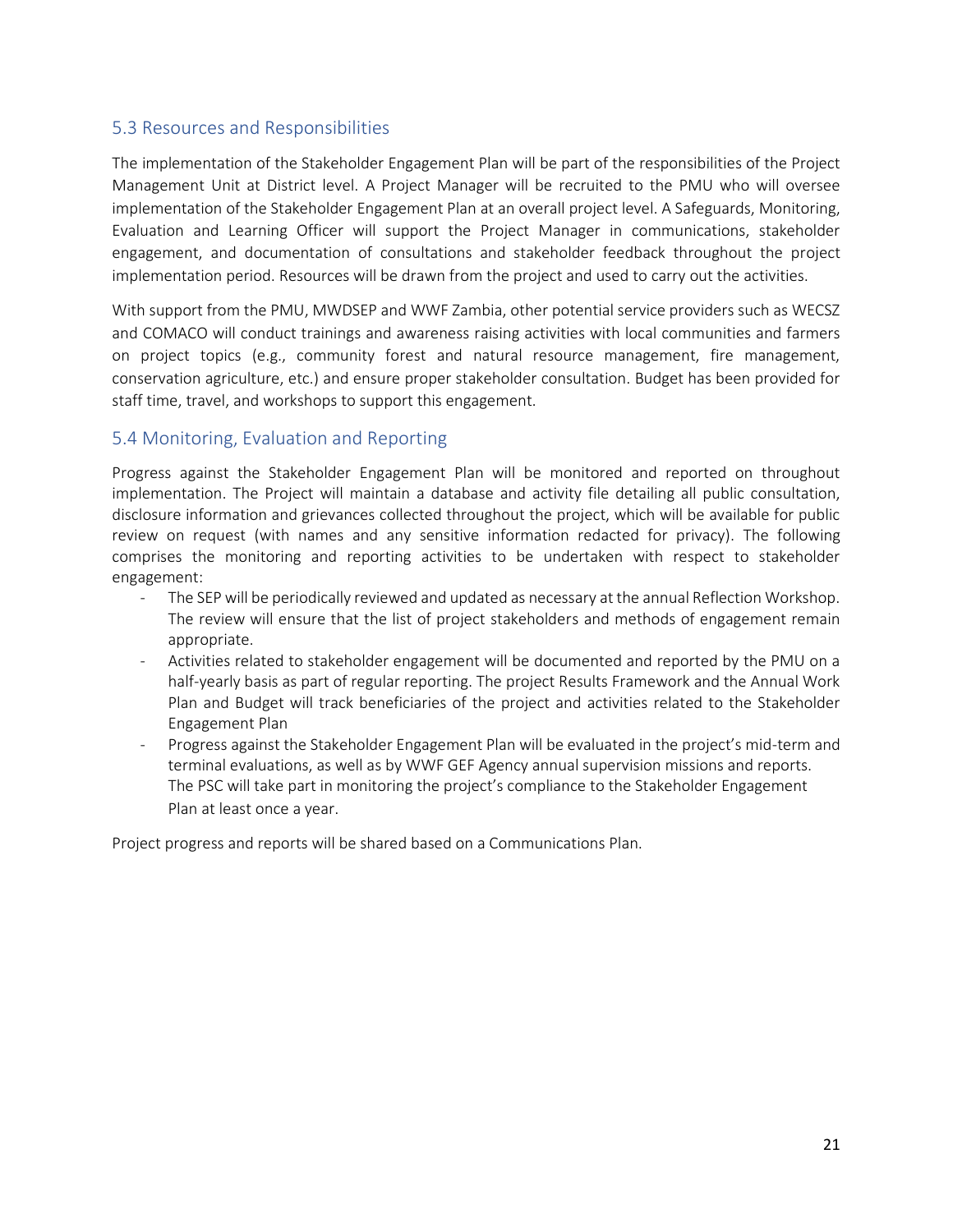# <span id="page-21-0"></span>6. Grievance Redress Mechanism

A grievance is a concern or complaint raised by an individual or group negatively affected by project activities. A Grievance is not: (a) A question or suggestion for the project; or (b) An appeal or request for assistance.

Both concerns and complaints can result from either real or perceived impacts of the project's operations, and may be filed in the same manner and handled with the same procedure outlined in the GRM. Therefore, an effective and independent Grievance Redress Mechanism that collects and responds to stakeholders' inquiries, suggestions, concerns, and complaints is necessary to the project. The Sustainable Luangwa Project may have direct and indirect effect on a large number of communities and stakeholders living within or outside the project implementation areas.

## <span id="page-21-1"></span>6.1 The Objectives of GRM

The Objectives of the grievance mechanism are:

- (i) To provide stakeholders with a clear process for providing comment and raising grievances;
- (ii) To allow stakeholders the opportunity to raise comments or concerns anonymously through accessible channels;
- (iii) To structure and manage the handling of comments, responses and grievances, and allow monitoring of effectiveness of the mechanism; and
- (iv) To ensure that comments, responses and grievances are handled in a fair and transparent manner.

The Project Management Unit will establish specific roles and responsibilities related to the process below at the project inception workshop for resolving any and all grievances related to the project, which will require approval from the NSC. All grievances will be reviewed and responded to in writing within 7 working days of receipt.

### <span id="page-21-2"></span>6.2 Project Level Grievance Resolution Mechanism

The GRM shall constitute an integral part of Sustainable Luangwa and assist the PMU in identifying and addressing the needs of local communities. Both complaints and responses shall be recorded in the Grievance Register for monitoring. If the claimant is not satisfied with the response, the grievance may be appealed in writing to the focal point at MWDSEP or to the WWF US GEF Agency.

The GRM should be constituted as a permanent and accessible institutional arrangement for addressing any grievances arising from the implementation of project activities. It is in the interest of the Sustainable Luangwa Project to ensure that all grievances or conflicts that are related to the Sustainable Luangwa project activities are appropriately resolved at the lowest level possible, without escalation to higher authorities or the initiation of court procedures. Project Affected Communities will therefore be encouraged to approach the Project's GRM for dispute settlement.

### <span id="page-21-3"></span>6.3 GRM Principles and Types of Grievances

This will include seven steps described below and demonstrate a typical grievance redress mechanism. The GRM shall operate based on the following principles:

(i) Fairness: Grievances are assessed impartially, and handled transparently.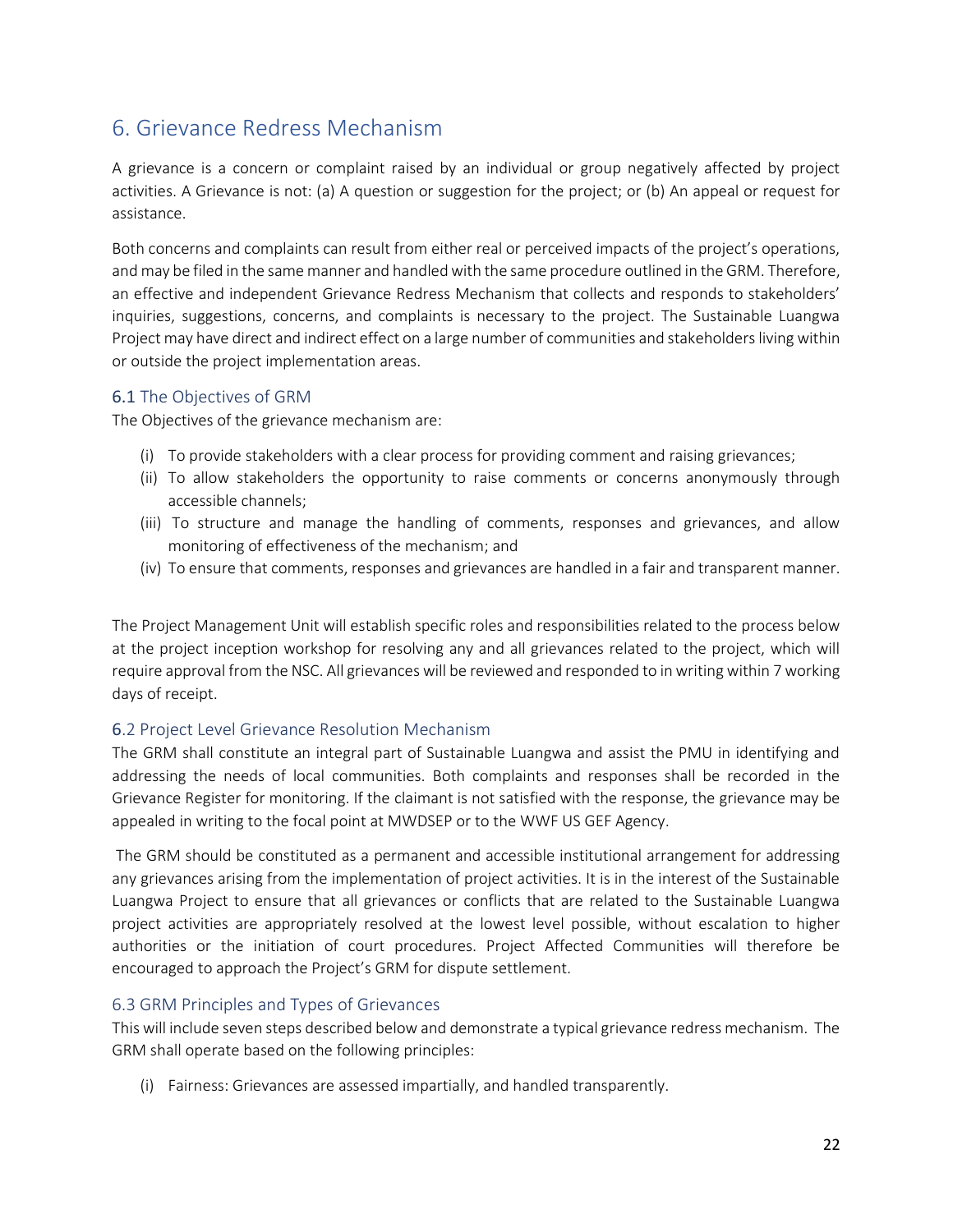- (ii) Objective and independence: The GRM operates independently of all interested parties in order to guarantee fair, objective, and impartial treatment to each case.
- (iii) Simplicity and accessibility: Procedures to file grievances and seek action are simple enough that project beneficiaries can easily understand them.
- (iv) Responsiveness and efficiency: The GRM is designed to be responsive to the needs of all complainants. Accordingly, officials handling grievances must be trained to take effective action upon, and respond quickly to, grievances and suggestions.
- (v) Speed and proportionality: All grievances, simple or complex, are addresses and resolved as quickly as possible. The action on the grievances or suggestion is swift, decisive, and constructive.
- (vi) Participation and inclusiveness: A wide range of affected people particularly communities and vulnerable groups – are encouraged to bring grievances and comments to the attention of the project implementers. Special attention is given to ensure that poor people and marginalized groups, including those with special needs, are able to access the GRM.
- (vii) Accountability and closing the feedback loop: All grievances are recorded and monitored, and no grievance remains unresolved. Complainants are always notified and get explanations regarding the results of their complaint. An appeal option shall always be available.

Complaints may include, but not be limited to, the following issues:

- (i) Allegations of fraud, malpractices or corruption by staff or other stakeholders as part of any project or activity financed or implemented by Sustainable Luangwa;
- (ii) Environmental and/or social damage/harm caused by projects financed or implemented (including those in progress) by Sustainable Luangwa;
- (iii) Complaints and grievances by permanent or temporary workers engaged in project activities.

Complaints could relate to resource efficiency; negative impacts on public health, environment or culture; destructive of natural habitats; disproportionate impact on marginalized and vulnerable groups; discrimination or harassment; violation of applicable laws and regulations; destruction of physical and cultural heritage; or any other issues which adversely impact communities or individuals in project areas. The grievance redress mechanism will be implemented in a culturally sensitive manner and facilitate access for vulnerable populations.

### <span id="page-22-0"></span>6.4 GRM Procedures

Sustainable Luangwa will be administered by the PMU. The Safeguards & Monitoring, Evaluation and Learning Officer will be in charge of the operation of the GRM at the PMU and will be responsible for collecting and processing grievances that relate to activities in the landscape. The GRM will operate according to the following procedures.

1. Submitting complaints: Project Affected People or interested stakeholders can be submitting grievances or complaints directly to the PMU through a variety of communication channels, such as phone, regular mail, text messaging/SMS, or in-person, or by visiting the local PMU offices. It is important to enable to separate channels for complaint submissions in order to ensure that project affected people have sufficient opportunities to lodge their complaints to impartial and neutral authorities.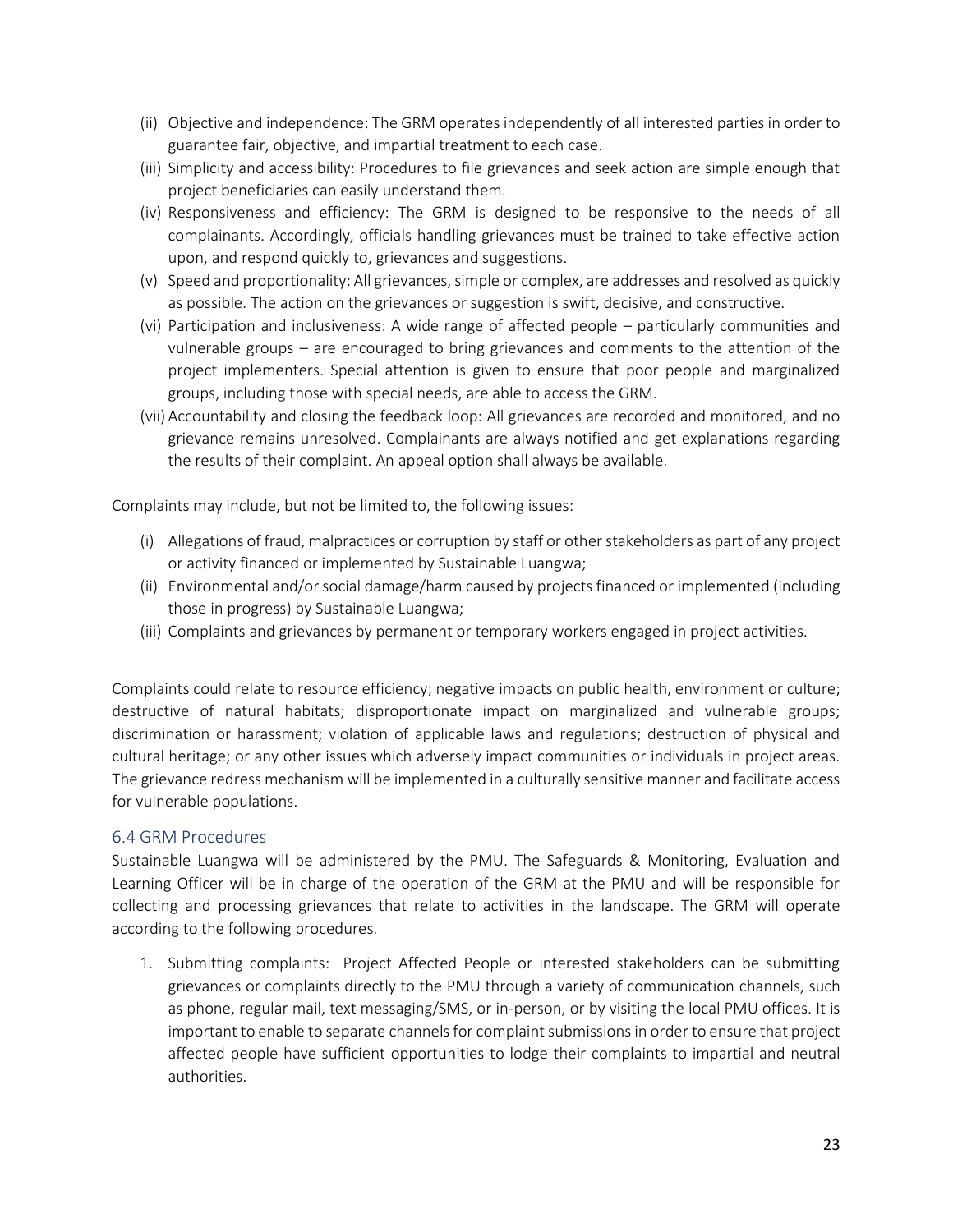- 2. Processing complaints: All grievances submitted to the PMU shall be registered and considered. A tracking registration number should be provided to all complainants. To facilitate investigation, complaints will be categorized into four types: (a) complaints relating to non-performance of Sustainable Luangwa obligations and safeguards-related complaints; (b) complaints referring to violation of law and/or corruption while implementing project activities; (c) complaints against authorities, officials or community members involved in the Sustainable Luangwa project management; and (d) any complaints/issues not falling in the above categories.
- 3. Acknowledging the receipt of complaints: Once a grievance is submitted, the the Safeguards & Monitoring, Evaluation and Learning Officer at the PMU shall acknowledge its receipt, brief the complainant on the grievance resolution process, provide the contact details of the person in charge of handling the grievance, and provide a registration number that would enable the complainant to track the status of the complaint.
- 4. Investigating complaints: The Safeguards & Monitoring, Evaluation and Learning Officer at the PMU will gather relevant information, conduct field visits as necessary, and communicate with all relevant stakeholders as part of the complaint investigation process. For instance, complaints on land issues and local issues would be directed for investigation at the level of Village Headman, except in cases where they cannot be impartial, such as if they or any relatives are named in the grievance. The PMU dealing with the investigation shall ensure that the investigators are neutral and do not have any stake in the outcome of the investigation. A written response to all grievance will be provided to the complainant within 10 working days. If further investigation is required, the complainant will be informed accordingly and a final response will be provided after an additional period of 10 working days. Grievance that cannot be resolved by grievance receiving authorities/office at their level should be referred to a higher level for verification and further investigation.
- 5. If the grievance is in any way related to the behavior or actions of the Safeguards & Monitoring, Evaluation and Learning Officer, it may be submitted directly to the Project Manager, another member of the PMU, or it may be submitted directly to the WWF GEF Agency.
- 6. Appeal: In the event that the parties are unsatisfied with the response provided by the GRM, he/she/they will be able to submit an appeal to the MWDSEP within 10 days from the date of submission.
- 7. Monitoring and evaluation: The Safeguards & Monitoring, Evaluation and Learning Officer will prepare semi-annual reports with full information on the grievances received and their investigation status which the Project Manager shall submit to the WWF GEF Agency and the NSC as part of the regular project progress reporting.

Information about channels available for grievance redress shall be widely communicated in all project affected communities and with all relevant stakeholders. The contact details (name, phone number, mail and email address, etc.) of the Safeguards & Monitoring, Evaluation and Learning Officer in the Sustainable Luangwa PMU should be disseminated as part of all public hearings and consultations, in the local media, in all public areas in affected communities, or project activity area sites.

The GRM seeks to complement, rather than substitute, the judicial system and other dispute resolution mechanisms. All complainants may therefore file their grievance in local courts or approach mediators or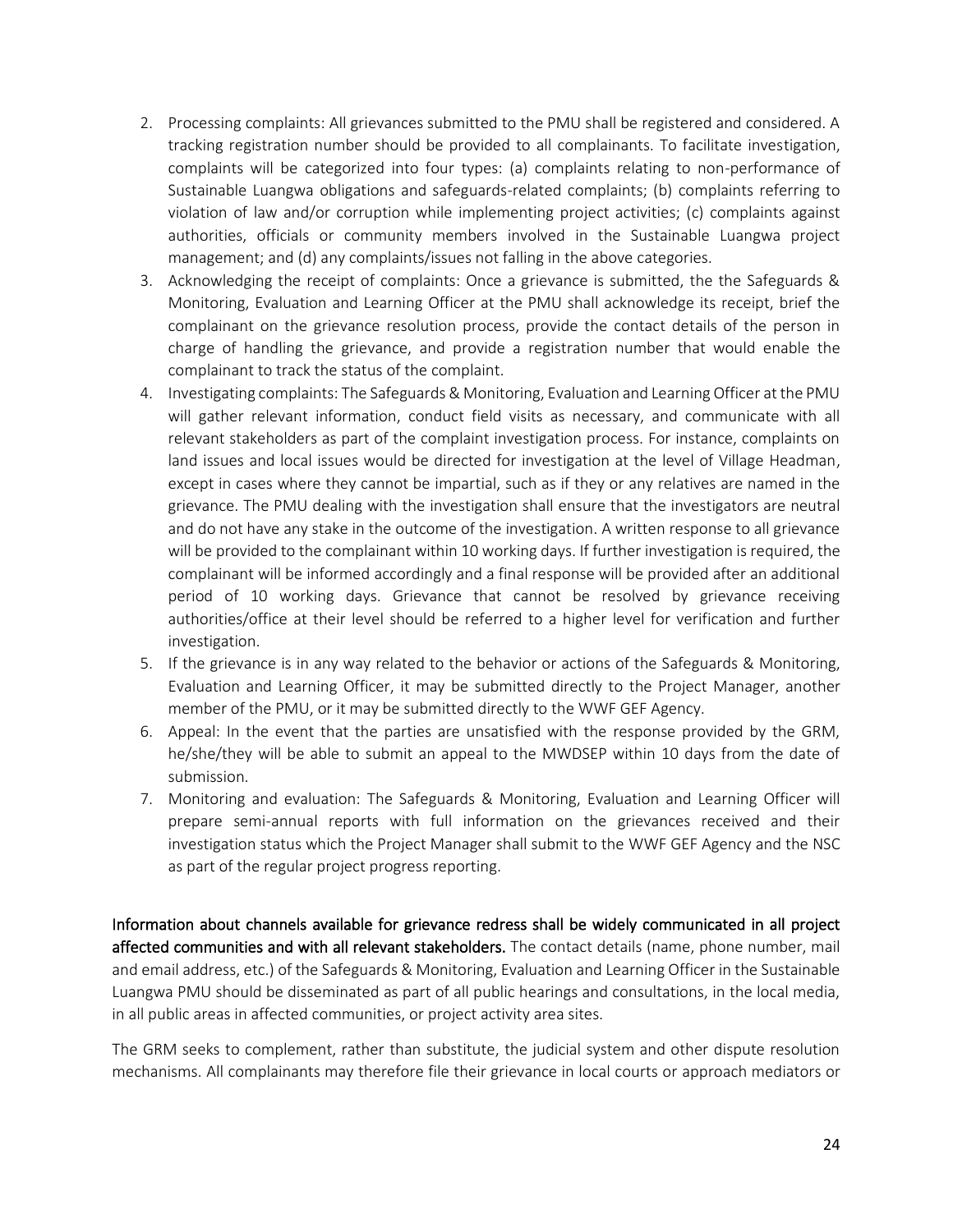arbitrators, in accordance with the legislation of Zambia. In addition to the project specific GRM, a complainant can submit a grievance to the WWF GEF Agency.

#### <span id="page-24-0"></span>6.5 WWF GEF Agency Grievance Mechanism

A grievance can also be filed with the Project Complaints Officer (PCO), a WWF US staff member fully independent from the Project Team, who is responsible for the WWF Accountability and Grievance Mechanism and who can be reached at:

Email: SafeguardsComplaints@wwfus.org

Mailing address:

 Project Complaints Officer Safeguards Complaints, World Wildlife Fund 1250 24th Street NW Washington, DC 20037

The PCO will respond within 10 business days of receipt, and claims will be filed and included in project monitoring.

Stakeholders may also submit a complaint online through an independent third – party platform at [https://report.whistleb.com/sw/wwf.](https://report.whistleb.com/sw/wwf)

#### <span id="page-24-1"></span>6.6 Grievance Redress and Record Keeping

In order to ensure that each grievance is traceable and addressed in a quickest possible time, the Project Management Unit shall establish a grievance uptake record-keeping procedure, with the following items recorded:

- Individual reference number
- Name of the person submitting the complaint, question, or other feedback, address and/or contact information (unless the complaint has been submitted anonymously)
- Details of the complaint or concern
- Date that the complaint or concern was raised
- Name of person assigned to deal with the complaint (acknowledge to the complainant, investigate, propose resolutions, etc.)
- Details of proposed resolution, including person(s) who will be responsible for authorizing and implementing any corrective actions that are part of the proposed resolution
- Date when proposed resolution was communicated to the complainant (unless anonymous)
- Date when the complainant acknowledged, in writing if possible, being informed of the proposed resolution
- Details of whether the complainant was satisfied with the resolution, and whether the complaint can be closed out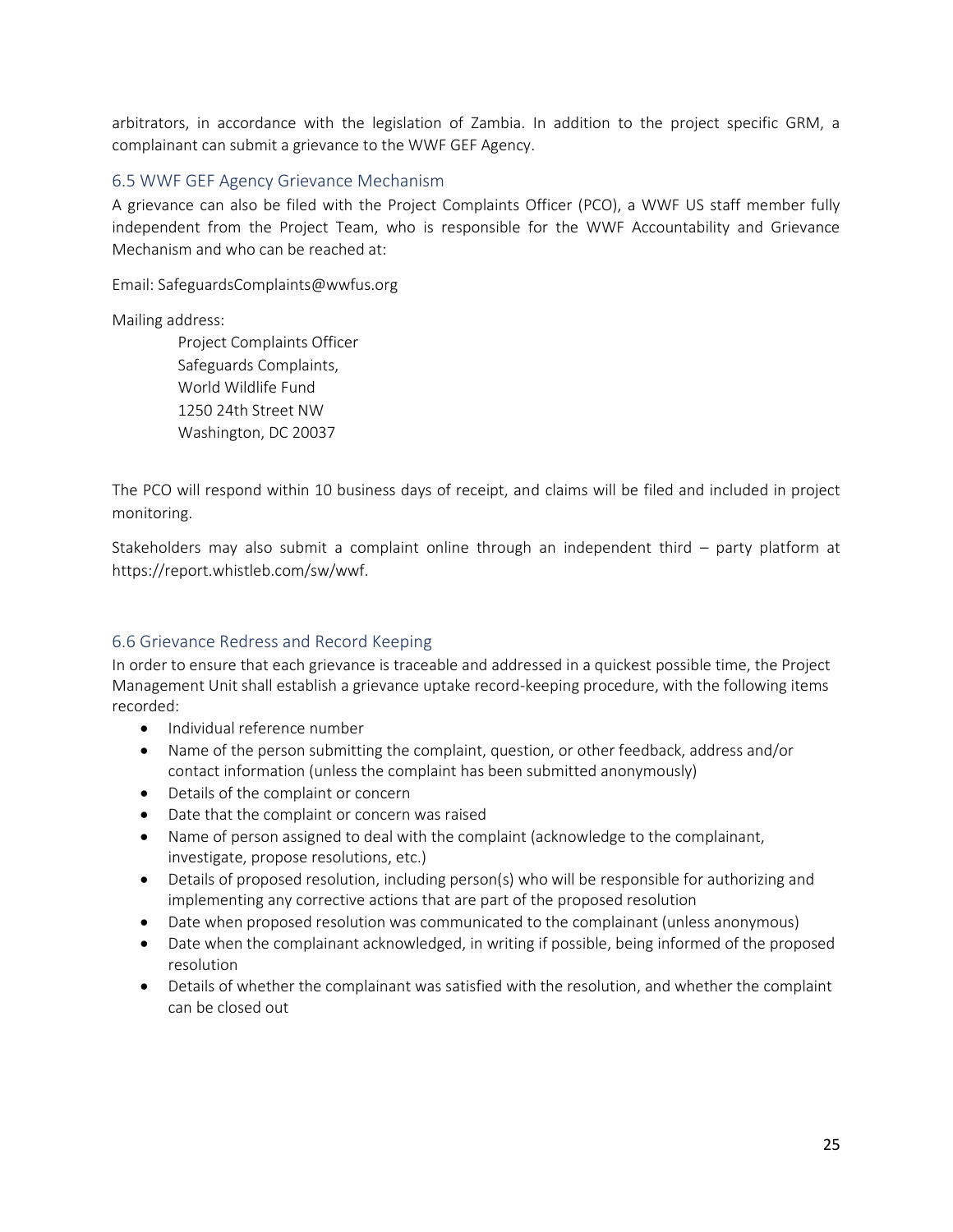## Suggested Grievance Redress and reporting Mechanism for sustainable Luangwa project

| <b>Focal Point</b> |                                                    |                                      | <b>Roles and Responsibilities</b>                                                                                                                                       |                                                                                                                                           |  |
|--------------------|----------------------------------------------------|--------------------------------------|-------------------------------------------------------------------------------------------------------------------------------------------------------------------------|-------------------------------------------------------------------------------------------------------------------------------------------|--|
|                    | Unit/Organizations                                 | <b>Focal Persons</b>                 | When a complaint is submitted                                                                                                                                           | Recording complaints                                                                                                                      |  |
|                    |                                                    |                                      | The National Focal Point Officer will<br>try to address it.                                                                                                             | Record the complaint<br>1.<br>submitted in the national-level<br>grievance record.                                                        |  |
| National           | o National Project<br>Implementation Unit<br>(PIU) | o Minister<br>o National Focal Point | • When resolved, the Officer who<br>raised the issue will be<br>informed.                                                                                               | Review monthly monitoring<br>2.<br>submitted by the provincial-<br>level, and enter all complaints<br>with the status will be recorded    |  |
|                    |                                                    |                                      | • If not resolved, the complaint<br>will be reported to Minister.                                                                                                       | in the national-level grievance<br>database.                                                                                              |  |
|                    |                                                    |                                      |                                                                                                                                                                         |                                                                                                                                           |  |
|                    |                                                    | o Assistant Director                 | The planner and the project<br>manager will discuss the issue and<br>try to address it at the provincial<br>level.                                                      | Record the complaint<br>1.<br>submitted in the monitoring<br>form.                                                                        |  |
| Provincial         | oProvincial Planning Sub-<br>Committee             | Planning (Provincial<br>Planner)     | • When resolved, the person who<br>raised the issue will be<br>informed.<br>• If not resolved, the complaint<br>will be reported to the National<br>Focal Point person. | Submit the project's monthly<br>2.<br>monitoring form including a<br>record on complaints to the<br>national-level Focal Point<br>Person. |  |
|                    |                                                    |                                      |                                                                                                                                                                         |                                                                                                                                           |  |
| <b>District</b>    | oDistrict Planning Sub-<br>Committee               | oDistrict Project<br>Coordinator     | • When resolved, the person who<br>raised the issue will be<br>informed.                                                                                                | Record the complaint<br>1.<br>submitted in a monitoring form.<br>Submit the project's monthly<br>2.<br>monitoring form including a        |  |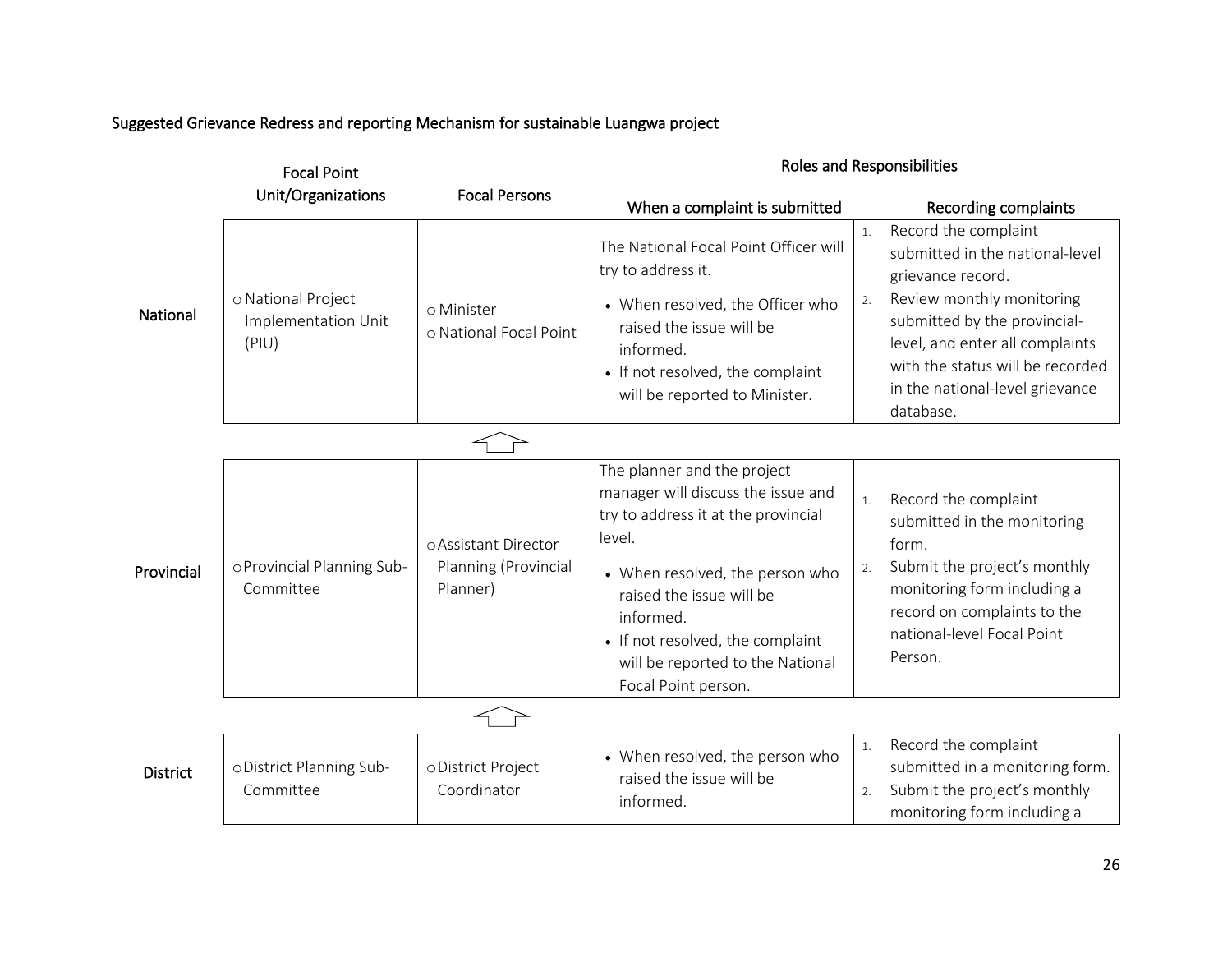|                    |                                          |                                                                         | • If not resolved, the complaint                                                                                                                                                                                                                                                                   | record on complaints to the                                                                                                                       |
|--------------------|------------------------------------------|-------------------------------------------------------------------------|----------------------------------------------------------------------------------------------------------------------------------------------------------------------------------------------------------------------------------------------------------------------------------------------------|---------------------------------------------------------------------------------------------------------------------------------------------------|
|                    |                                          |                                                                         | will be reported to the Provincial                                                                                                                                                                                                                                                                 | Provincial PIU                                                                                                                                    |
|                    |                                          |                                                                         | Planner                                                                                                                                                                                                                                                                                            |                                                                                                                                                   |
|                    |                                          |                                                                         |                                                                                                                                                                                                                                                                                                    |                                                                                                                                                   |
| Ward               | o Ward Development<br>Committee          | o Ward Development<br>Committee<br>Chairperson                          | • When resolved, the person who<br>raised the issue will be<br>informed.<br>• If not resolved, the complaint<br>will be reported to the District<br>Planner.                                                                                                                                       | Record the complaint<br>1.<br>submitted in a simple form.<br>Submit the record of<br>2.<br>complaints to the District<br>Planning Sub-Committee   |
|                    |                                          |                                                                         |                                                                                                                                                                                                                                                                                                    |                                                                                                                                                   |
| Zone/<br>Community | o Traditional Structure<br>o Facilitator | o Project Focal Point<br>o Village head/Area<br>Induna<br>o Facilitator | The focal persons at the<br>community level will discuss and<br>try to address it within the<br>community<br>• When resolved, the person who<br>raised the issue will be<br>informed.<br>• If not resolved, the complaint<br>will be reported to the Ward<br>Development Committee<br>Chairperson. | Record the complaint<br>1.<br>submitted in a simple form.<br>Submit the record of<br>2.<br>complaints to the Ward<br>Development Chair Committee. |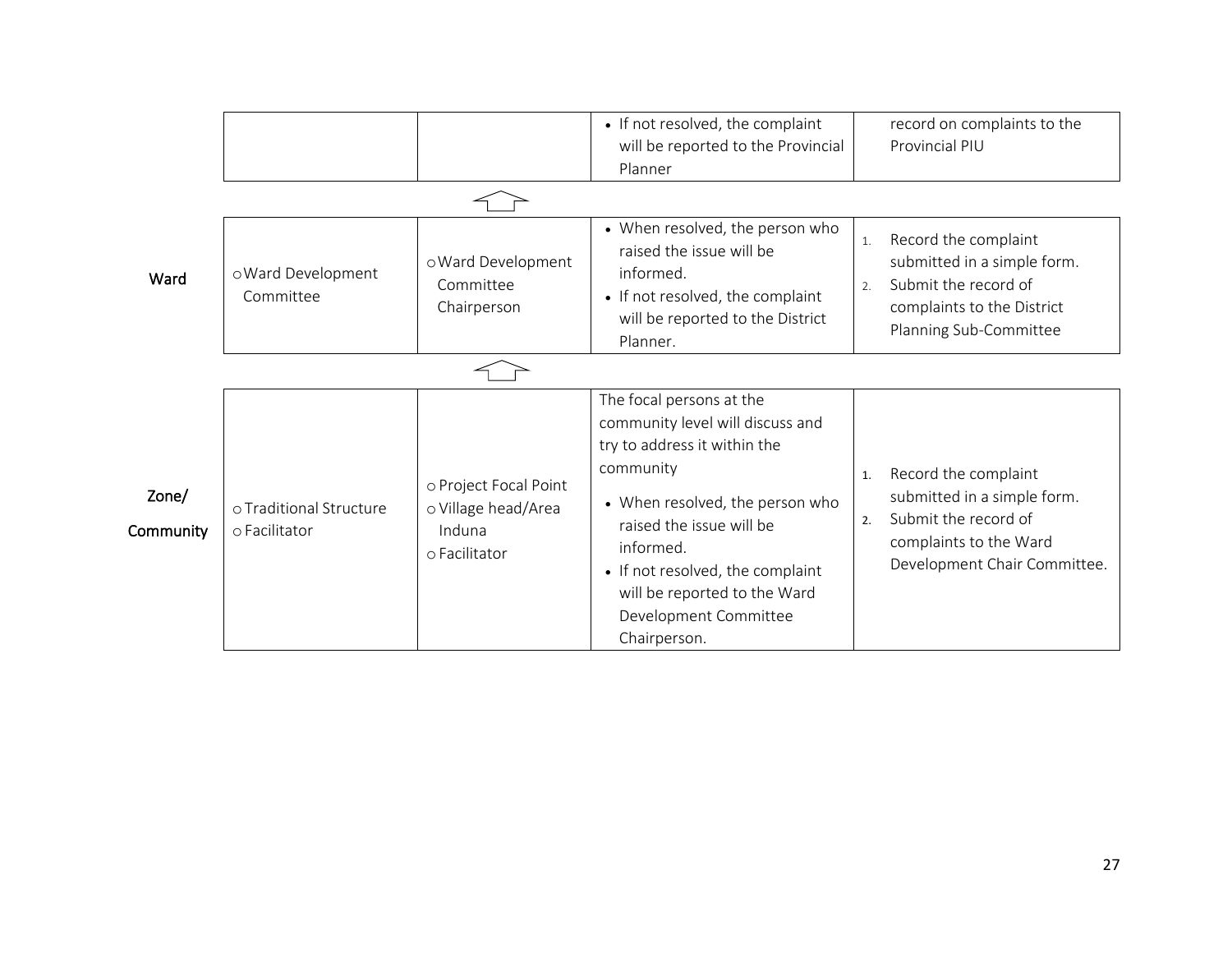# <span id="page-27-0"></span>Annex 1: An Overview of Stakeholder Engagement

#### Stakeholder Engagement

Stakeholder Engagement is expected to be free of manipulation, interference, coercion, and intimidation, and conducted on the basis of timely, relevant, understandable and accessible information, in a culturally appropriate format. It involves interactions between identified groups of people and provides stakeholders with an opportunity to raise their concerns and opinions (e.g., by way of meetings, surveys, interviews and/or focus groups), and ensures that this information is taken into consideration when making project decisions. Effective stakeholder engagement will depend on mutual trust, respect and transparent communication between the project and its stakeholders. It will therefore, improve the project's decisionmaking and performance by:

- a. Cutting costs: Effective engagement can help project proponents avoid costs, while its absence can be costly both in terms of money and reputation;
- b. Managing risk: Engagement helps project proponents and communities to identify, prevent, and mitigate environmental and social impacts that can threaten project viability;
- c. Enhancing reputation: By recognizing the importance of local communities and other stakeholders and committing to environmental protection, project staff and funding agencies involved in financing the project can boost their credibility and minimise risks;
- d. Avoiding conflict: Understanding current and emerging issues such as tension around influx and employment opportunities;
- e. Identifying, monitoring and reporting on impacts: Understanding a project's impact on stakeholders, evaluating and reporting back on mechanisms to address these impacts; and
- f. Managing stakeholder expectations: Consultation also provides the opportunity for project staff to become aware of and manage stakeholder attitudes and expectations.

#### <span id="page-27-1"></span>Principles for Effective Stakeholder Engagement

Effective stakeholder engagement is based on set of principles that define core values underpinning interactions with stakeholders. Some of the key principles to consider include:

- a. Respect is created when the rights, cultural beliefs, values and interests of stakeholders and neighbouring communities are recognised;
- b. Transparency is demonstrated when community concerns are responded to in a timely, open and effective manner;
- c. Trust is achieved through open and meaningful dialogue that respects and upholds a community's beliefs, values and opinions.
- d. Commitment is demonstrated when the need to understand, engage and identify the community is recognised and acted upon early in the process;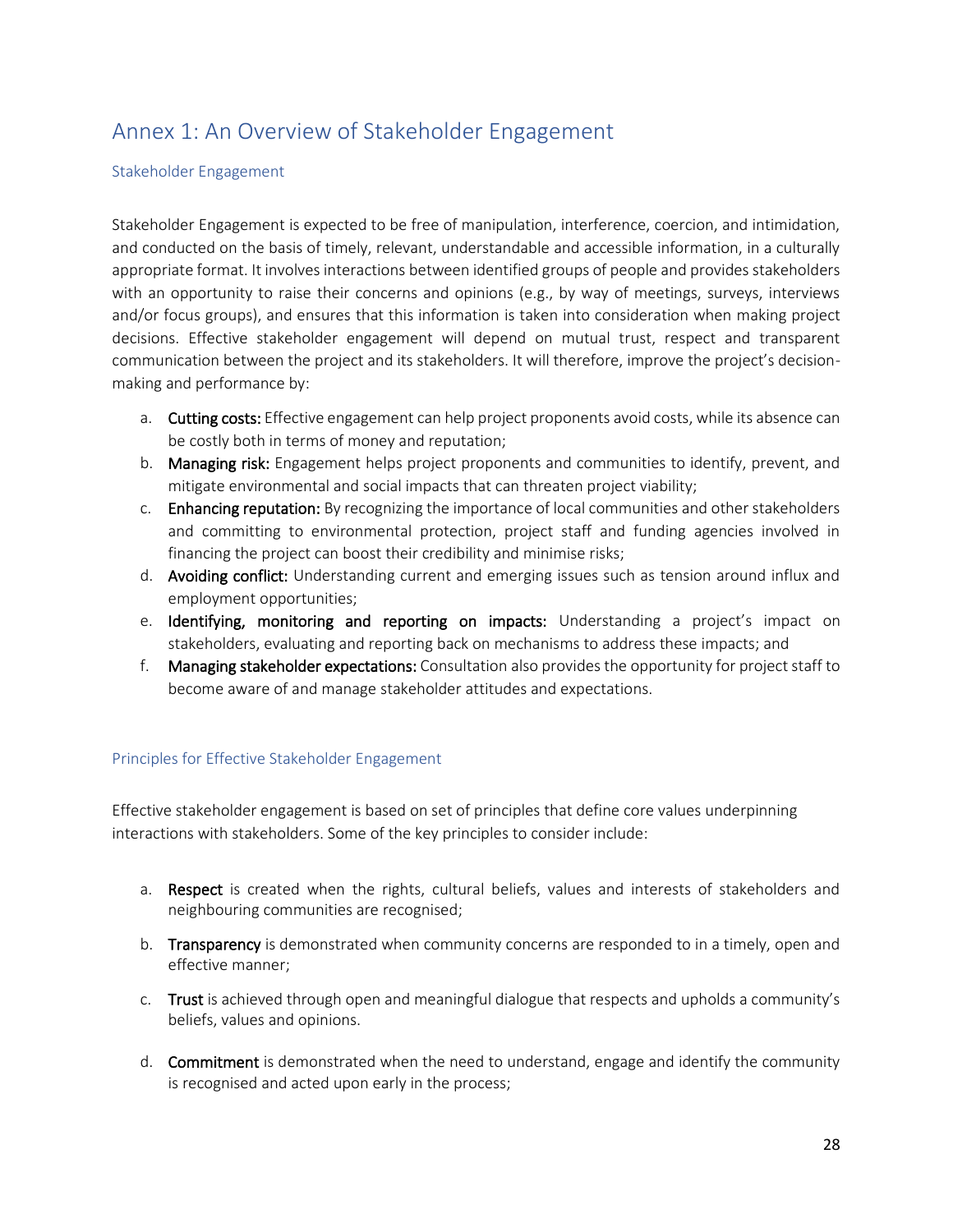- e. Integrity occurs when engagement is conducted in a manner that fosters mutual respect and trust; and
- f. Inclusiveness is achieved when broad participation is encouraged and supported by appropriate participation opportunities.

#### <span id="page-28-0"></span>Stakeholder Engagement Considerations

In order to ensure effective stakeholder engagement, the following need to be considered:

- a. Securing stakeholder participation: Cultural norms and values can prevent stakeholders from freely participating in meetings. Often there are conflicting demands within a community, and it can be challenging for a project to identify stakeholders who are representative of common interests. This might be avoided by consulting local community leaders and local staff who have worked in the area for some time, who may be sensitive to local power dynamics, which requires project staff developing an awareness of the local context and implementing structures to support and foster effective stakeholder engagement;
- b. It takes time and resources: It takes time to develop and build trust-based relationships with stakeholders. It is important that from the beginning relationships with stakeholders should develop and grow, and that these relationships should be nurtured and not fostered to fade. No willing stakeholder should be excluded from the process of engagement. Some stakeholders will need to be educated on various aspects of the engagement process in order to ensure effective engagement but may also need to understand complex issues that may require specialised and technical knowledge. These demands can increase the cost of consultation.
- c. It raises expectations: Stakeholders can have unrealistically high expectations of benefits that may accrue to them from a project. As such project staff from the beginning must be clear on what they can and cannot do, establishing a clear understanding of their roles and responsibilities. However, it must be noted that local communities may not just protect the environment because it provides good air, there must be an incentive to enhance their participation.
- d. Consultation fatigue: Filed experience show that there is evidence to suggest that stakeholders can easily tire of consultation processes especially when promises are unfulfilled, and their opinions and concerns are not taken into consideration. Often stakeholders feel their lives are not improving as a result of a project and this can lead to consultation meetings being used as an area to voice complaints and grievances about the lack of development. Consultation process need to be used as an opportunity to manage expectations, clear misconceptions, disseminate accurate project information, and gather stakeholder opinions which must be used in the planning process.

The Plan therefore, is expected to assist project staff to overcome some of these considerations of stakeholder engagement and attain the overarching goal of free, prior and informed consultation.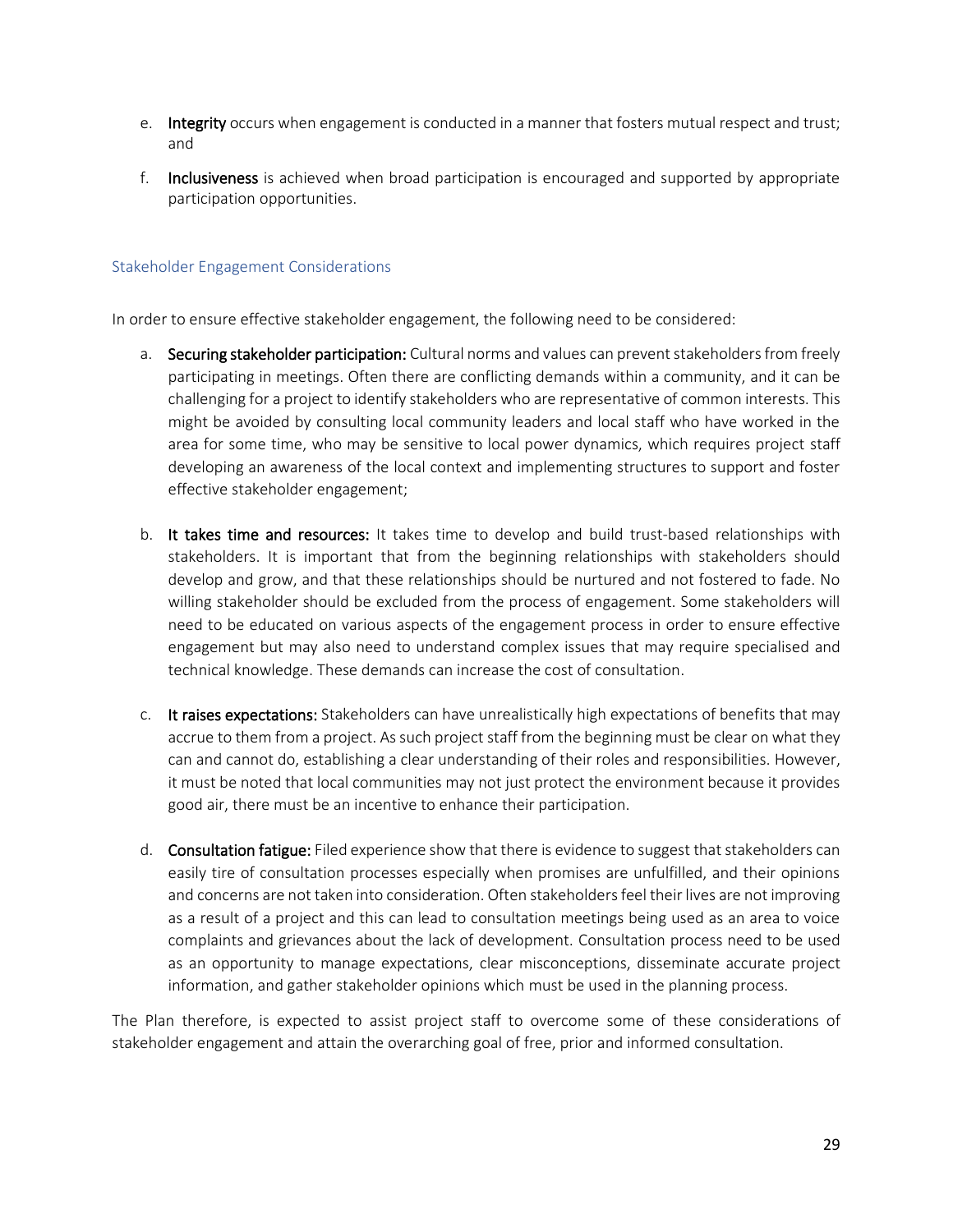# Annex 2: Summary of Stakeholders

*Table 4 Summary of Stakeholders and potential roles*

<span id="page-29-0"></span>

| <b>STAKEHOLDER</b>                                                                                                                                     | <b>DESCRIPTION</b>                                                                                                                                                                                                                                                                                                          | POTENTIAL ROLE                                                                                                                                                                                                                                                                                                                                                                |
|--------------------------------------------------------------------------------------------------------------------------------------------------------|-----------------------------------------------------------------------------------------------------------------------------------------------------------------------------------------------------------------------------------------------------------------------------------------------------------------------------|-------------------------------------------------------------------------------------------------------------------------------------------------------------------------------------------------------------------------------------------------------------------------------------------------------------------------------------------------------------------------------|
| Development,<br>Water<br>Ministry<br>of<br>sanitation and Environmental Protection<br>(MWDSEP)<br>• Water<br>Resources<br>Management<br>Agency (WARMA) | The Ministry is responsible for the development and<br>management of water resources, provision of water<br>supply and sanitation as well as environmental<br>management.                                                                                                                                                   | • National Coordination of Project with WARMA as a<br>technical support provider.<br>• Facilitate establishment of Water Catchment Action<br>Groups for water catchment area management                                                                                                                                                                                       |
| Ministry of Lands and Natural Resources<br>• Forestry Department                                                                                       | The Department is responsible for research, restoration<br>of degraded and depleted areas and extension services<br>provided for under the National Forestry Policy of 2014<br>and the Forests Act No. 4 of 2015 to enforce law and<br>order regarding the management of forests and their<br>exploitation                  | • Community awareness raising and mobilisation<br>• Support for the creation of Community Forest<br>Management Groups (FMG);<br>• Provide technical support to other stakeholders<br>(community, NGO, Private sector) in the District<br>• Monitor activities<br>• Law enforcement with communities<br>• Support communities in the development of Forest<br>Management Plans |
| Ministry of Agriculture                                                                                                                                | The Department of Agriculture is responsible for the<br>pivotal role of providing agriculture extension services in<br>order to promote adoption of improved farming<br>technology for farmers to achieve high production,<br>productivity, maintain and improve the agriculture<br>resource base.                          | • Community awareness raising and mobilisation<br>• Facilitate Farmer Input Support Programme;<br>• Promote Climate Smart Agriculture<br>• Provide technical support to other stakeholders<br>(community, NGO, Private sector) in the District<br>• Monitor activities                                                                                                        |
| Ministry of Community Development and<br>Social Services                                                                                               | The MCDSS aims at empowering people to recognize<br>their own ability to understand themselves and their<br>environment, change their attitudes positively, so that<br>they can take a leading role geared at increased<br>responsibility in improving and managing their living<br>conditions effectively and efficiently. | • Community awareness raising and mobilisation<br>• Facilitate literacy classes<br>• Facilitate village banking activities                                                                                                                                                                                                                                                    |
| District Administration<br>(Mafinga)                                                                                                                   | The office of the District Commissioner (DC) is the highest<br>office of the Civil Service in the district. The office<br>coordinates government programmes and interprets and                                                                                                                                              | • Both have potential to host the project Implementation<br>Unit                                                                                                                                                                                                                                                                                                              |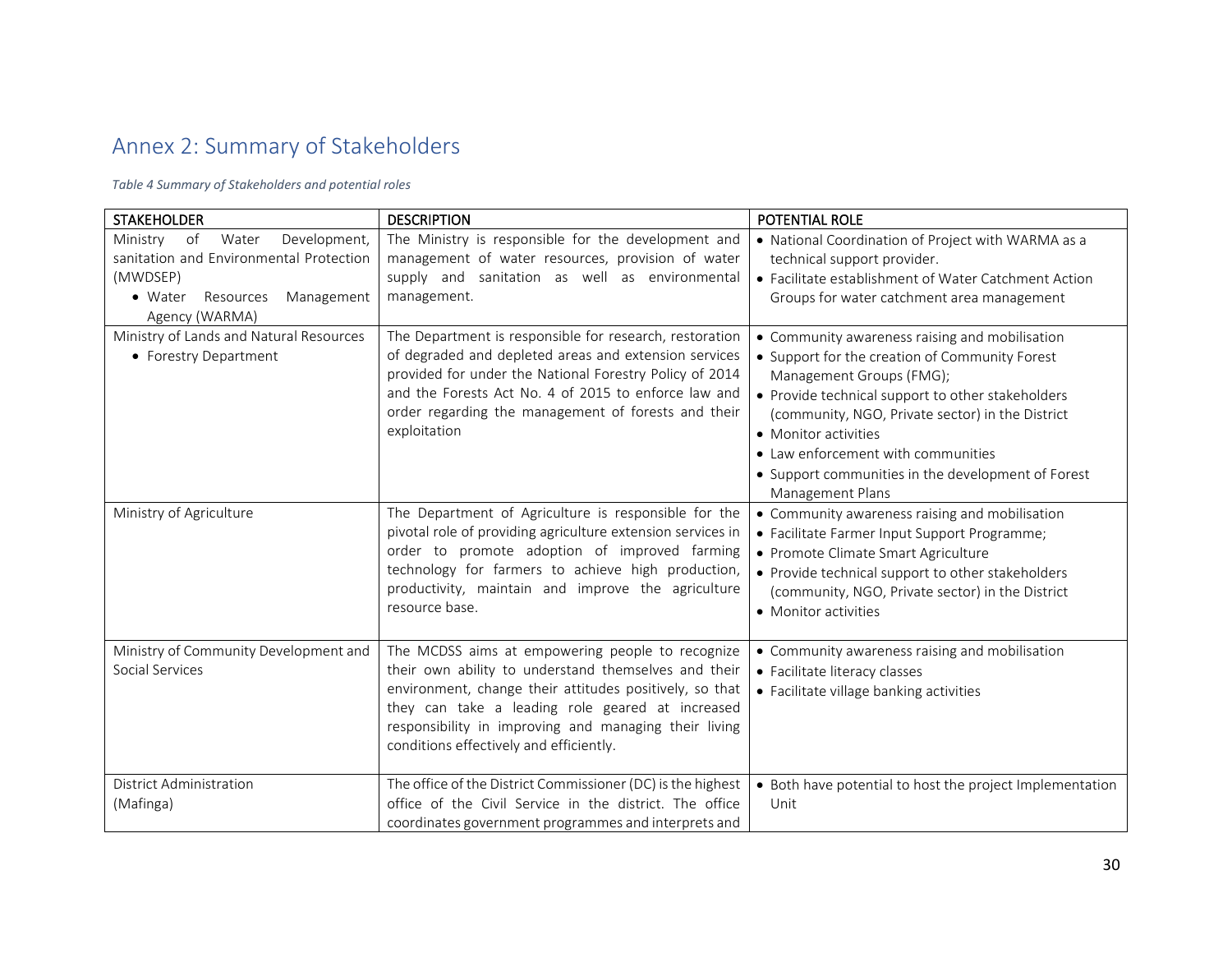| Local Government<br>• Mafinga Town Council                       | ensures that government policies and programmess are<br>understood and implemented, respectively.<br>Overall, Mafinga council is headed by the Council<br>Chairperson. However, In terms of administration and<br>implementation of council policies, the council is headed<br>by the Council Secretary, who is assisted by heads of<br>department. | • Facilitate formulation and implementation of by-laws<br>and policies;<br>• Support and facilitate natural resources management<br>programmes;<br>• Integrate CFM into district development plans<br>• Facilitate project monitoring through the District<br>Development Coordinating Committee (DDCC)                                                                                                                                     |
|------------------------------------------------------------------|-----------------------------------------------------------------------------------------------------------------------------------------------------------------------------------------------------------------------------------------------------------------------------------------------------------------------------------------------------|---------------------------------------------------------------------------------------------------------------------------------------------------------------------------------------------------------------------------------------------------------------------------------------------------------------------------------------------------------------------------------------------------------------------------------------------|
| Local Communities                                                | These are communities living in the proposed project<br>sites. They include women, men and youths. The local<br>communities also include individuals that may be<br>working for various government institutions, NGOs and<br>private sector and living in the targeted areas.                                                                       | • Demand support for creation of natural resource<br>management structures<br>· Identify an define boundaries for natural resource<br>conservation and management<br>• Active participation in project activities<br>• Develop criteria and plans for equitable benefit sharing<br>of costs and benefits<br>• Facilitated to develop and Implement action plans<br>• Support needs assessment<br>• Develop enterprises<br>• Law enforcement |
| Cooperatives in Mafinga                                          | established<br>Organisations<br>by<br>local<br>These<br>are<br>communities aimed at improving their livelihoods and<br>especially market linkages and productivity of local<br>communities. At the moment these are mainly involved<br>in Farmer Input Support Programmes but with potential<br>to be transformed.                                  | • Support and facilitate community engagement in<br>identifying market<br>· Identify potential service providers<br>• Storage and marketing of products for farmers through<br>linkages                                                                                                                                                                                                                                                     |
| Wildlife Education and Conservation<br>Society of Zambia (WECSZ) | WECSZ is a charitable an NGO promoting the<br>conservation and management of natural resources.                                                                                                                                                                                                                                                     | • Participatory filed level identification of project sites<br>and households<br>• Awareness raising, sensitisation and training of<br>community members<br>• Participatory Planning and development of actions<br>plans                                                                                                                                                                                                                    |
| Markets for Conservation<br>Common<br>(COMACO)                   | COMACO is an out grower social enterprise, which<br>combines with conservation activities and<br>good<br>agricultural practices                                                                                                                                                                                                                     | • Provide sensitisation and awareness raising extension<br>services<br>• Support an out-grower scheme by providing markets<br>for products<br>• Capacity development for cooperatives                                                                                                                                                                                                                                                       |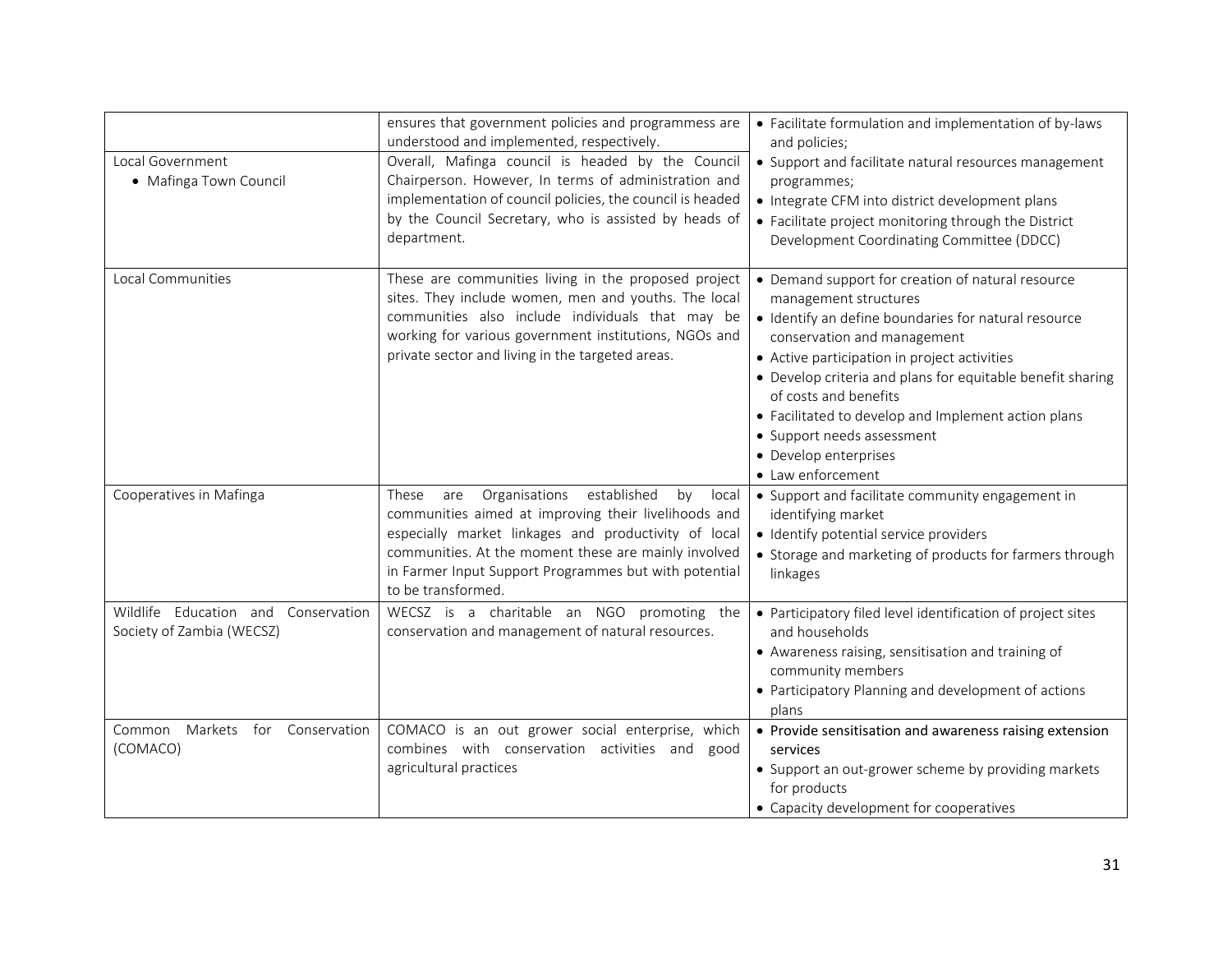| WeForest                                                                                                                                                                                   | This is an NGO operating in Zambia on the Copperbelt<br>and spreading to Mafinga in 2021. Their goal is to<br>successfully undertake forest land restoration in areas of<br>operation. They promote Community Forest Groups to<br>support sustainable management                                                                                                                                                                                                                                                      | • Awareness raising on community management<br>• Support development of community capacities for<br>good governance and markets<br>· Support problem analysis process;<br>• Provide sensitisation and awareness raising extension<br>services;<br>• Link communities to government and finances;<br>• Community and resource mobilization;<br>• Link communities to markets; |
|--------------------------------------------------------------------------------------------------------------------------------------------------------------------------------------------|-----------------------------------------------------------------------------------------------------------------------------------------------------------------------------------------------------------------------------------------------------------------------------------------------------------------------------------------------------------------------------------------------------------------------------------------------------------------------------------------------------------------------|------------------------------------------------------------------------------------------------------------------------------------------------------------------------------------------------------------------------------------------------------------------------------------------------------------------------------------------------------------------------------|
| Transforming Landscapes for Resilience<br>and Development (TRALARD) Project<br>(funded by World Bank and implemented<br>by Ministry of National Development<br>Planning)                   | The Project is under the Ministry of National<br>Development and Planning. The Ministry Coordinates<br>and prepares national development plans. The TRALARD<br>Project aims to integrate various sectors for coordinated<br>outputs moving away from the sectoral approach. The<br>project intends to address agriculture, forestry,<br>development of district plans and alternative livelihoods.<br>Implementation target is for the whole district.                                                                | • Collaborate in building market linkages for a greater<br>impact<br>• Joint Management meetings through the District<br>Development Coordinating Committee (DDCC)<br>• Sharing experiences in project implementation                                                                                                                                                        |
| Strengthening climate resilience<br>- of<br>agricultural livelihoods in Agro-Ecological<br>Regions I and II in Zambia (Funded by<br>Green Climate Fund through Ministry of<br>Agriculture) | This initiative focuses on smallholder farmers in two<br>agro-ecological regions covering the five provinces of<br>Eastern, Lusaka, Muchinga, Southern and Western. It will<br>take a value-chain approach and help to provide a<br>number of benefits, including increased access to climate<br>information services, support for climate-resilient<br>agricultural inputs and practices, sustainable water<br>livelihoods.<br>alternative<br>management,<br>and<br>Implementation target is for the whole district. | • Collaborate in building market linkages for a greater<br>impact<br>• Joint Management meetings through the District<br>Development Coordinating Committee (DDCC)<br>• Sharing experiences in project implementation                                                                                                                                                        |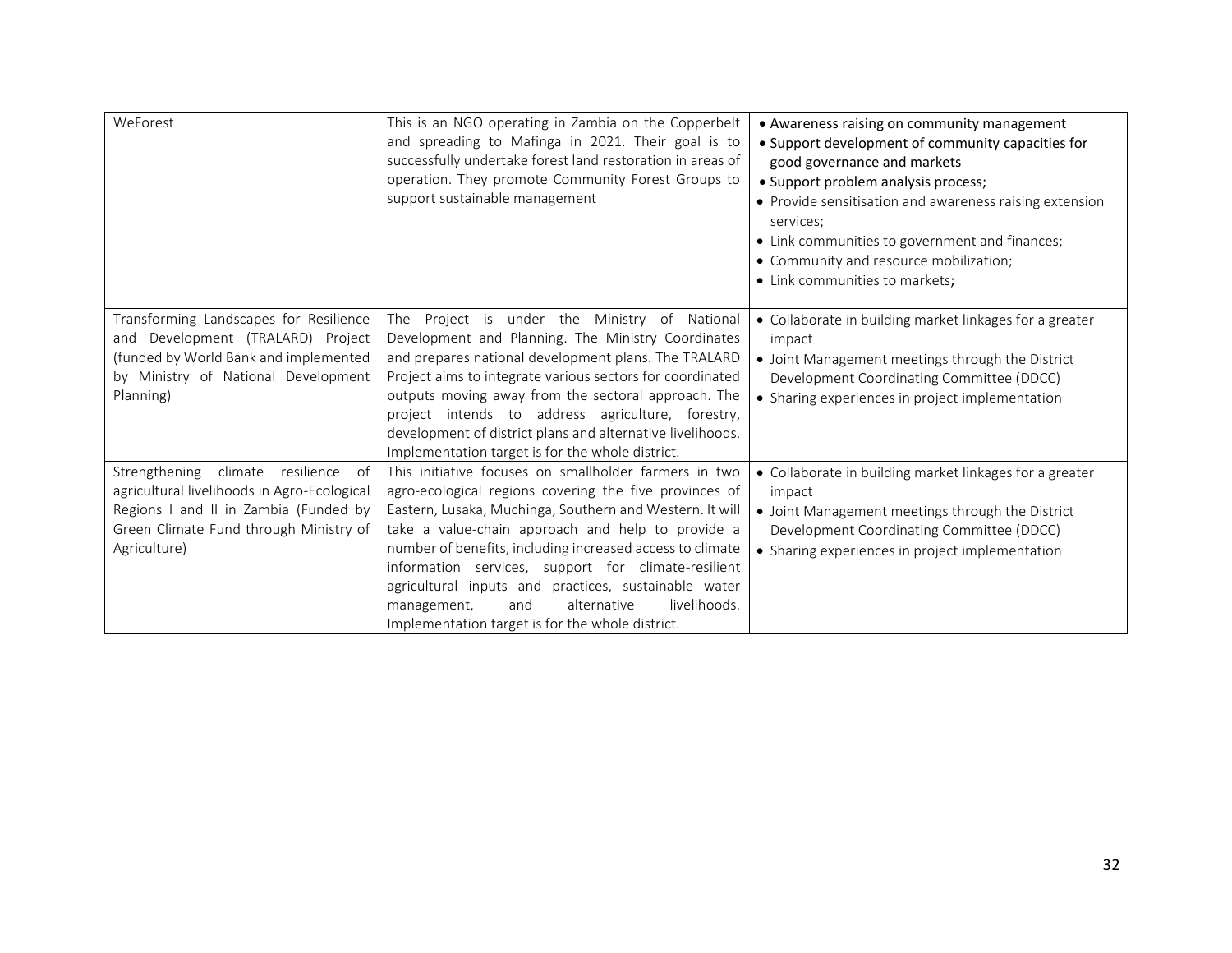# Annex 3: Summary of Stakeholder Engagement during project development

# DATE VENUE OBJECTIVE SUMMARY OF MEETING OUTCOMES PARTICIPANTS Provincial Permanent Secretary and explain the purpose of the field trip area

*Table 5 Summary of Field Visit October 2020*

<span id="page-32-0"></span>

| 12th October 2020 | Chinsali                                   | To pay a curtesy call on the Office of the<br>Provincial Permanent Secretary and<br>explain the purpose of the field trip | • The Provincial Office supported the initiative to<br>visit the project sites in order to understand the<br>area<br>• Need for coordinated approach<br>• Deforestation is a great change<br>• Noted that Department of Water Development<br>and WARMA did not have offices in Mafinga<br>• Promised to provide support | • Deputy Permanent<br>Secretary<br>• The Lusaka Project<br>Development Team<br>• Assistant Director<br>Planning (Provincial<br>Planner)<br>• Water Development<br>Officer |
|-------------------|--------------------------------------------|---------------------------------------------------------------------------------------------------------------------------|-------------------------------------------------------------------------------------------------------------------------------------------------------------------------------------------------------------------------------------------------------------------------------------------------------------------------|---------------------------------------------------------------------------------------------------------------------------------------------------------------------------|
| 13th October 2020 | Mafinga District                           | To conduct one to one meetings with<br>various Heads of Departments on the<br>design of the Project                       | • Understood the operations of the various<br>Department potentially linked to the project                                                                                                                                                                                                                              | • Mafinga District<br>Commissioner<br>• WESCZ Mafinga Officer<br>• District Project Leads<br>for SCRALA and<br>TRALARD                                                    |
| 14th October 2020 | Chiefs Palace                              | To pay curtesy call on the Acting Chief<br>Mwenechifungwe and brief him on the<br>proposed project                        | • Welcomed the Team and indicated that<br>Deforestation was considered a serious problem<br>in his Chiefdom and something needed to be<br>done<br>• The Chief said integrated approach to<br>management of natural resources was key to<br>avoid conflicts                                                              | • Chief Mwenewisi<br>• Chief's Advisor<br>• The Lusaka Project<br>Development Team<br>• District<br>representatives                                                       |
| 15th October 2020 | District Stakeholder<br>Workshop (Mafinga) | To present the design of the project and<br>get feedback from district stakeholders                                       | • Need for integrated approach<br>• Working terrain was difficult and hence Officers<br>spend nights and yet it's within the district<br>• Gender capacity building was important,<br>especially that women were disadvantaged due<br>to polygamy                                                                       | • Heads of Government<br>line Ministries at<br>District level<br>• Councilors<br>representing 3 Wards<br>(Mafinga, Ntonga and<br>$\bullet$ NGOs                           |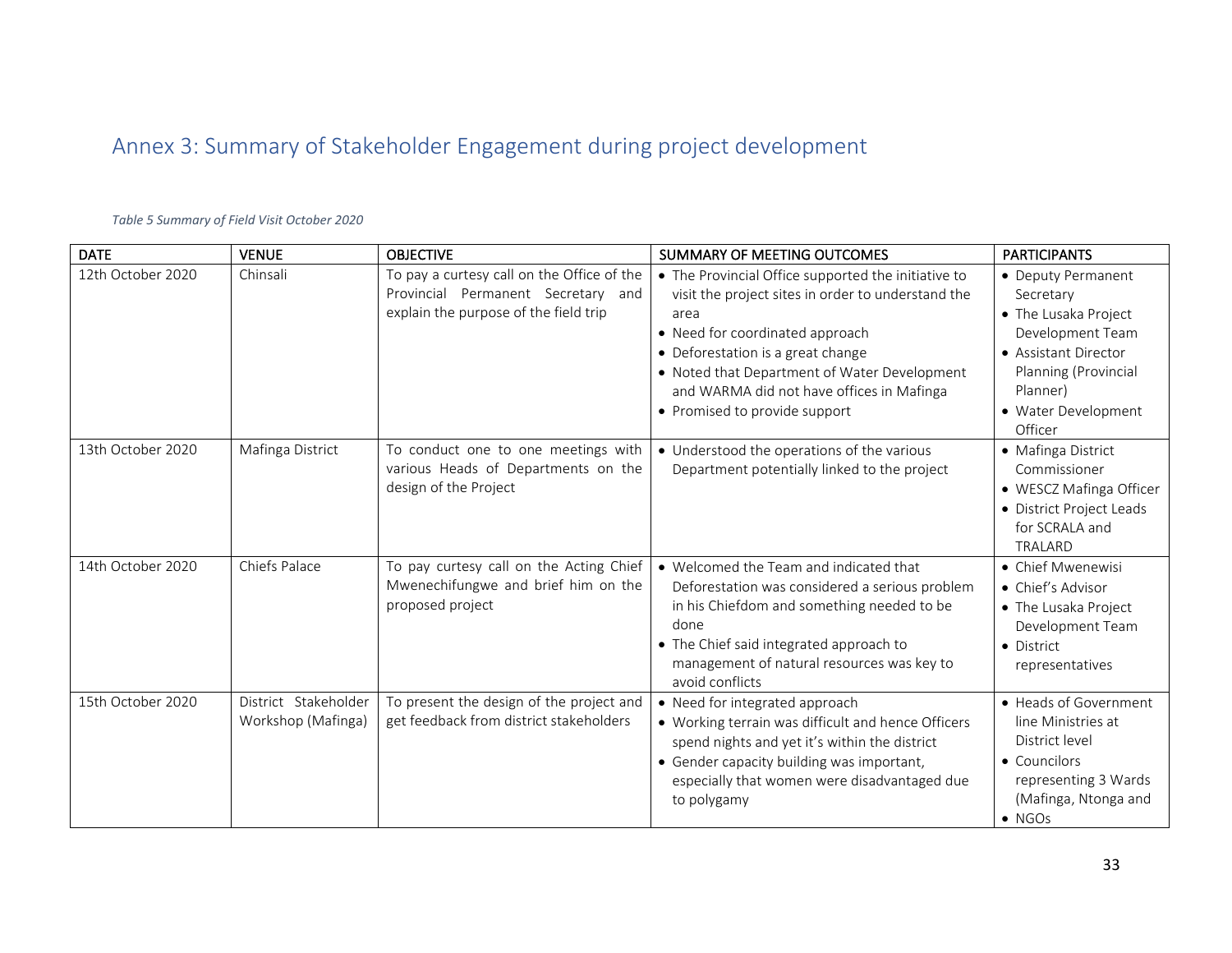|                                        |                                             |                                                                                                                  | • The Project could be hosted in the District<br>Commissioner's office of the District Council<br>• District Technical Committee not very effective in<br>monitoring projects due to limited resources and<br>conditionality of projects<br>• River bank cultivation common<br>• Siltation of the Luangwa river was serious                                                                                                                                                                                                                                                     | • Acting Chief<br>Mwenechifungwe<br>• Chief Representative<br>• The Lusaka Project<br>Development Team                                                                                               |
|----------------------------------------|---------------------------------------------|------------------------------------------------------------------------------------------------------------------|---------------------------------------------------------------------------------------------------------------------------------------------------------------------------------------------------------------------------------------------------------------------------------------------------------------------------------------------------------------------------------------------------------------------------------------------------------------------------------------------------------------------------------------------------------------------------------|------------------------------------------------------------------------------------------------------------------------------------------------------------------------------------------------------|
| 16th October 2020<br>17th October 2020 | Mukundalonde<br>Village<br>Damasika Village | To conduct focus group meetings to<br>the<br>challenges<br>understand<br>and<br>aspirations of local communities | • Communities willing to participate in the Project<br>• Need to improve livelihoods<br>. Need to work on the poor roads and                                                                                                                                                                                                                                                                                                                                                                                                                                                    | • Community members<br>of Mukundalonde,<br>Maliko, Mupupa and                                                                                                                                        |
| 17th October 2020<br>18th October 2020 | Nachisitu.<br>Manjawila School              |                                                                                                                  | communication network<br>• Polygamy was source of labour but resulted in<br>challenges especially for the women<br>• Need for Gender awareness and sensitization<br>• Millet growing a major source if deforestation<br>• Few people visit the source of Luangwa and<br>mainly outsiders<br>• Limited markets for products<br>• Malawi the major market for the crops and honey<br>• Briefcase business men buying at poor prices<br>• Observed extraction of water from the Luangwa                                                                                            | Inzinza villages<br>• Community members<br>of Damasika Village<br>• Community members<br>of Nachisitu area<br>• Villages sourrunding<br>Manjawila School<br>• The Lusaka Project<br>Development Team |
| 18th October 2020                      | Chiefs<br>Palace<br>(Mafinga)               | To pay a curtesy call on the newly<br>installed Chief Mwenewisi and brief him<br>on the proposed project         | river for brick making through small channels<br>• Millet was a challenge to sustainable forest<br>management<br>• Need to find an alternative to growing of finger<br>millet<br>• Inadequate capacity development for community<br>members on natural resource management<br>• Weak law enforcement<br>• Inadequate schools in the area<br>• Need to enhance service provision e.g., schools in<br>order to enforce gender related initiatives e.g.<br>early marriage<br>• The Chief was assured that the concerns would<br>be taken into account in the design of the project | • Chief Mwenewisi<br>• Chief Advisor<br>• The Lusaka Project<br>Development Team<br>• District<br>representatives                                                                                    |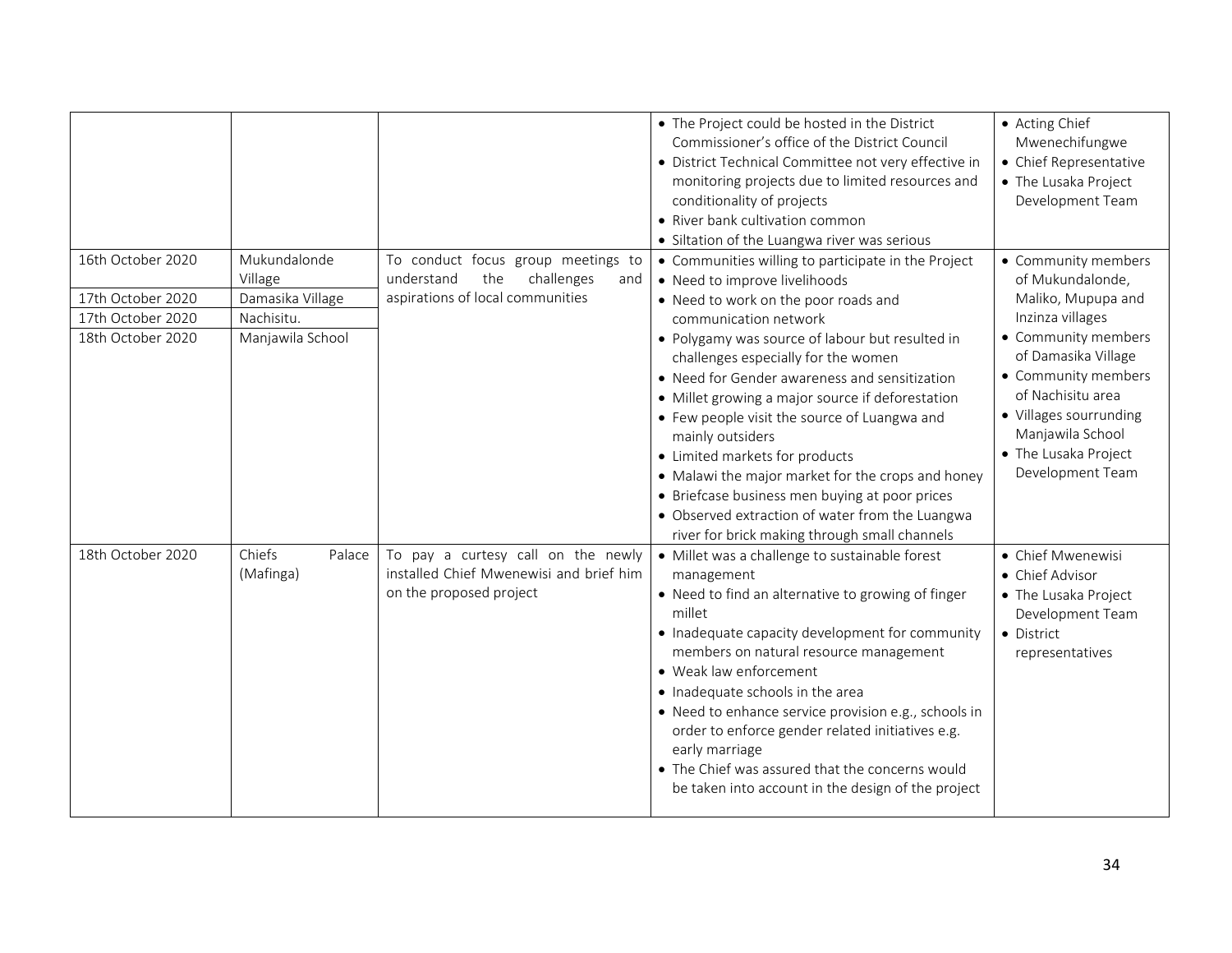| 19th October 2020              | Maliko Village                    | To set camp in preparation for a 4-hour                                           | • A number of streams noted during the walk                                                                                                                                                                                                                                                                                                                               | • The Lusaka Project                                                        |
|--------------------------------|-----------------------------------|-----------------------------------------------------------------------------------|---------------------------------------------------------------------------------------------------------------------------------------------------------------------------------------------------------------------------------------------------------------------------------------------------------------------------------------------------------------------------|-----------------------------------------------------------------------------|
|                                |                                   | walk to the source on the Luangwa river.                                          | • The top of the Mafinga Mountain is mainly                                                                                                                                                                                                                                                                                                                               | Development Team                                                            |
|                                |                                   |                                                                                   | grassland with patches of trees                                                                                                                                                                                                                                                                                                                                           | • District                                                                  |
|                                |                                   |                                                                                   | • A network of streams noted from the top of the                                                                                                                                                                                                                                                                                                                          | representatives                                                             |
|                                |                                   |                                                                                   | Mountain                                                                                                                                                                                                                                                                                                                                                                  | • Village support team                                                      |
| 18 <sup>th</sup> October 2020  | Mafinga                           | To understand the operations of WECSZ<br>on the potential role of the Institution | • Dealing with environmental education and<br>implementation of project<br>• Involved in community mobilization and capacity                                                                                                                                                                                                                                              | · Coordinator, Wildlife<br>and Environmental<br><b>Conservation Society</b> |
|                                |                                   |                                                                                   | development                                                                                                                                                                                                                                                                                                                                                               | of Zambia                                                                   |
| 20 <sup>th</sup> November 2020 | Phone call                        | To understand the field operation of<br>WARMA and potential implementing          | • Inadequate coordination<br>. Aware of the Project but limited knowledge on                                                                                                                                                                                                                                                                                              | · WARMA Technical<br>Managers                                               |
| 23rd November 2020             | And WARMA Office<br>(Lusaka)      | arrangements for GEF7 Project                                                     | the project<br>• Confirmation that WARMA and Ministry had<br>discussion over the Coordination of the Project                                                                                                                                                                                                                                                              |                                                                             |
| 3rd December 2020              | Phone call (Mafinga)              | To understand operations of TRALARD<br>and potential linkages                     | • Operation areas of the project, potentially<br>covering the whole district<br>• Potential areas for linkages in agriculture and<br>forest management<br>• Community investments and capacity<br>development                                                                                                                                                             | • District Coordinator<br>(TRALARD)                                         |
| 4 <sup>th</sup> December 2020  | Phone call and One                |                                                                                   | • Potential areas of linkages                                                                                                                                                                                                                                                                                                                                             | · National Coordinator                                                      |
|                                | Meeting<br>one<br>to<br>(Mafinga) |                                                                                   | • Potential to scale down in areas where GEF7<br>would be operating                                                                                                                                                                                                                                                                                                       | (TRALARD)                                                                   |
| 3rd December 2020              | Phone call (Lusaka)               | To understand operations of COMACO<br>and potential linkages                      | • Activities implemented by COMACO are<br>supportive to the project being designed<br>• Currently focusing on Muyombe<br>• COMACO willing to be engaged and support<br>project implementation (out grower)<br>• However, terrain not good and expensive to run<br>vehicles especially Mafinga<br>• If project can support COMACO, will to be part of<br>service providers | • Chief Executive Officer<br>(COMACO)                                       |
| 4 <sup>th</sup> December 2020  | Phone call (Mafinga)              | To understand operations of SCRALA and<br>potential linkages                      | • Activities concentrated in 18 camps of Agriculture<br>• Activities similar to proposed project<br>• Only 3 camps operational at the moment and not<br>sure when they will link up to the proposed<br>project sites                                                                                                                                                      | • District Coordinator<br>(SCRALA)                                          |